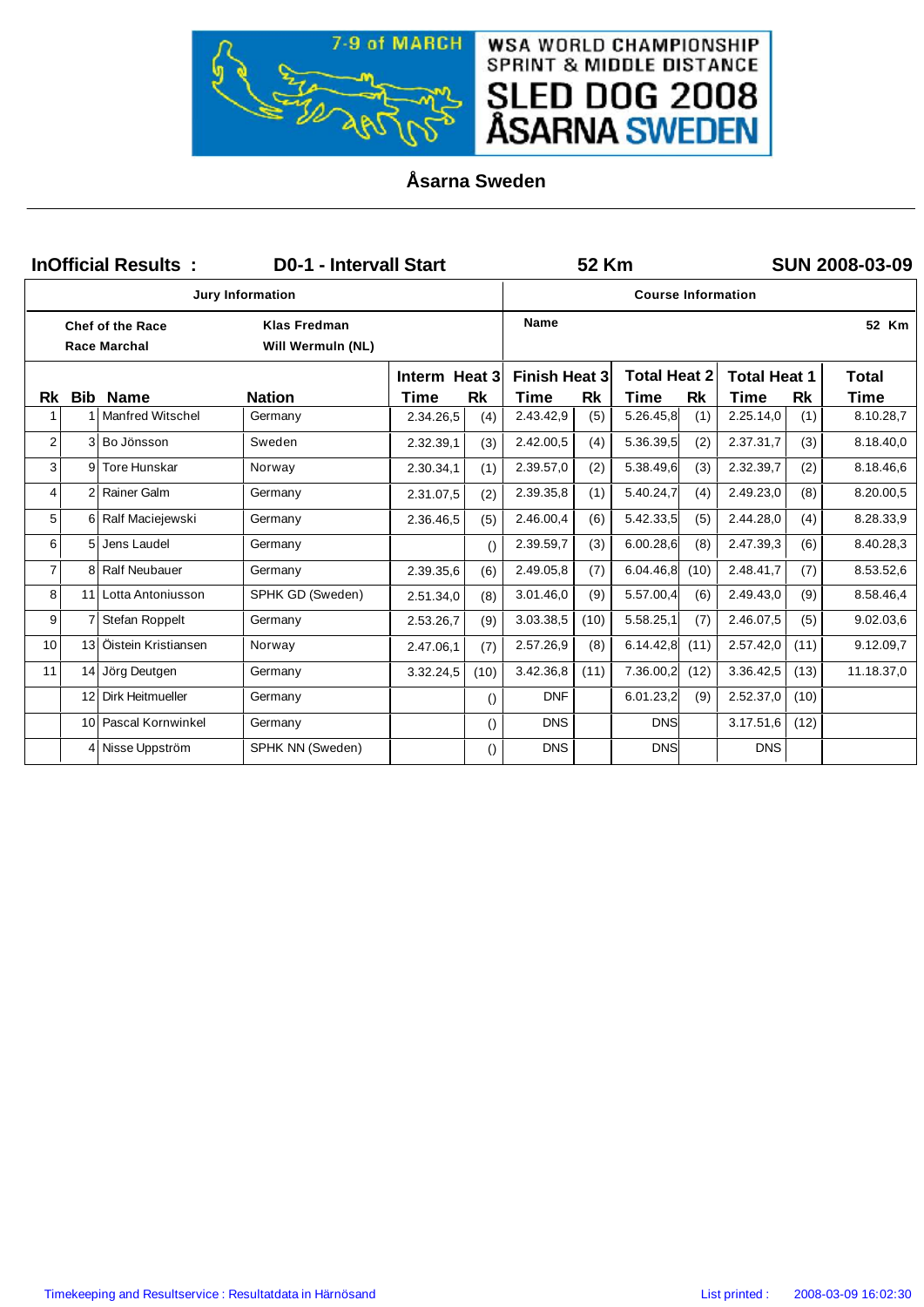|                |            | <b>InOfficial Results:</b>                     | <b>D2-1 - Intervall Start</b>            |               |                  |                      | 52 Km |                           |      |                     |           | <b>SUN 2008-03-09</b> |
|----------------|------------|------------------------------------------------|------------------------------------------|---------------|------------------|----------------------|-------|---------------------------|------|---------------------|-----------|-----------------------|
|                |            |                                                | <b>Jury Information</b>                  |               |                  |                      |       | <b>Course Information</b> |      |                     |           |                       |
|                |            | <b>Chef of the Race</b><br><b>Race Marchal</b> | <b>Klas Fredman</b><br>Will Wermuln (NL) |               |                  | <b>Name</b>          |       |                           |      |                     |           | 52 Km                 |
|                |            |                                                |                                          | Interm Heat 3 |                  | <b>Finish Heat 3</b> |       | <b>Total Heat 2</b>       |      | <b>Total Heat 1</b> |           | <b>Total</b>          |
| Rk             | <b>Bib</b> | <b>Name</b>                                    | <b>Nation</b>                            | <b>Time</b>   | Rk               | <b>Time</b>          | Rk    | Time                      | Rk   | <b>Time</b>         | <b>Rk</b> | <b>Time</b>           |
|                | 29         | Dirk Grunberg                                  | Germany                                  | 2.44.42,8     | (3)              | 2.53.41,0            | (3)   | 5.19.01,3                 | (1)  | 2.37.03,7           | (1)       | 8.12.42,3             |
| $\overline{2}$ | 20         | Jaakko Raunio                                  | Finland                                  | 2.34.57,2     | (1)              | 2.44.37,9            | (1)   | 5.34.10,2                 | (2)  | 2.40.41,8           | (2)       | 8.18.48,1             |
| 3              | 17         | Nina Filander                                  | Sweden                                   | 2.34.58,3     | (2)              | 2.45.31,7            | (2)   | 6.01.50,6                 | (3)  | 2.53.35,6           | (3)       | 8.47.22,3             |
| 4              | 18         | Torbjörn Öhrström                              | Sweden                                   | 2.55.02,7     | (5)              | 3.04.14,9            | (4)   | 6.03.50,7                 | (4)  | 2.55.04,2           | (4)       | 9.08.05,6             |
| 5              | 19         | Hannelore Proske                               | Germany                                  | 2.55.18,5     | (6)              | 3.05.26,3            | (6)   | 6.42.51,1                 | (6)  | 3.06.23,3           | (6)       | 9.48.17,4             |
| 6              | 30         | Angelika Dietrich                              | Germany                                  | 2.54.19,7     | (4)              | 3.04.24,1            | (5)   | 6.52.43,8                 | (9)  | 3.13.10,1           | (9)       | 9.57.07,9             |
| $\overline{7}$ | 21         | Mikael Bäckman                                 | Finland                                  | 3.06.45,4     | (9)              | 3.17.14,4            | (9)   | 6.42.15,6                 | (5)  | 2.59.57.5           | (5)       | 9.59.30,0             |
| 8              | 22         | Markku Santanen                                | Finland                                  | 3.00.25,1     | (7)              | 3.09.44,9            | (7)   | 6.50.57,5                 | (8)  | 3.11.08,8           | (8)       | 10.00.42,4            |
| 9              | 25         | Constant Hegeman                               | Netherlands                              | 3.17.13,3     | (11)             | 3.27.04,3            | (11)  | 6.48.47,7                 | (7)  | 3.08.31.1           | (7)       | 10.15.52,0            |
| 10             | 31         | <b>Stig Torp</b>                               | Norway                                   | 3.00.56,5     | (8)              | 3.11.19,5            | (8)   | 7.06.40,7                 | (11) | 3.18.11,4           | (10)      | 10.18.00,2            |
| 11             | 27         | <b>Michael Hess</b>                            | Germany                                  | 3.14.50,2     | (10)             | 3.25.22,3            | (10)  | 7.19.43,3                 | (12) | 3.27.53,3           | (12)      | 10.45.05,6            |
| 12             | 28         | Heidi Vogel                                    | Germany                                  | 3.31.10,3     | (12)             | 3.43.07,7            | (12)  | 7.49.25,8                 | (13) | 3.51.26,1           | (14)      | 11.32.33,5            |
| 13             | 26         | Hågen Björgum                                  | Norway                                   | 3.34.23,2     | (13)             | 3.46.54,7            | (13)  | 8.06.56,0                 | (14) | 3.48.57,4           | (13)      | 11.53.50,7            |
| 14             | 23         | Georg Frauenholz                               | Germany                                  | 4.31.46,8     | (14)             | 4.47.45,5            | (14)  | 10.07.37,6                | (15) | 4.45.12,3           | (15)      | 14.55.23,1            |
|                | 24         | Fredrik Neiman                                 | SPHK NN (Sweden)                         |               | $\left( \right)$ | <b>DNS</b>           |       | 6.55.37,4                 | (10) | 3.19.25,6           | (11)      |                       |

InOfficial Results : **D2-2** - Intervall Start 52 Km SUN 2008-03-09

**52 Km**

|     |            |                                         | <b>Jury Information</b>                  |                       |     |                              |     | <b>Course Information</b>    |     |                             |     |                             |
|-----|------------|-----------------------------------------|------------------------------------------|-----------------------|-----|------------------------------|-----|------------------------------|-----|-----------------------------|-----|-----------------------------|
|     |            | <b>Chef of the Race</b><br>Race Marchal | Klas Fredman<br><b>Will Wermuln (NL)</b> |                       |     | <b>Name</b>                  |     |                              |     |                             |     | 52 Km                       |
| Rk. | <b>Bib</b> | <b>Name</b>                             | <b>Nation</b>                            | Interm Heat 3<br>Time | Rk  | <b>Finish Heat 3</b><br>Time | Rk  | <b>Total Heat 21</b><br>Time | Rk  | <b>Total Heat 1</b><br>Time | Rk  | <b>Total</b><br><b>Time</b> |
|     |            | 38 Mette Ånes                           | Norway                                   | 3.28.48,5             | (3) | 3.40.09,8                    | (2) | 7.08.17,1                    | (1) | 3.27.05,4                   | (1) | 10.48.26,9                  |
| 2   |            | 34 Kristin Esseth                       | SPHK GD (Sweden)                         | 3.27.52,6             | (1) | 3.39.14,1                    | (1) | 7.31.02,8                    | (2) | 3.39.18,1                   | (2) | 11.10.16,9                  |
| 3   |            | 37 Guy Marinus LS                       | Belgium                                  | 3.28.14,7             | (2) | 3.40.53,8                    | (3) | 8.11.48.7                    | (3) | 3.54.58,6                   | (3) | 11.52.42,5                  |
| 4   |            | 36 Patrick Janssens LS                  | Belgium                                  | 3.56.45,4             | (4) | 4.09.42.4                    | (4) | 8.26.02.4                    | (4) | 3.56.46.2                   | (4) | 12.35.44.8                  |
| 5   |            | 35 Harry Weiss                          | Germany                                  | 4.40.53,8             | (5) | 4.56.38.1                    | (5) | 10.37.44,2                   | (5) | 5.22.56,8                   | (5) | 15.34.22,3                  |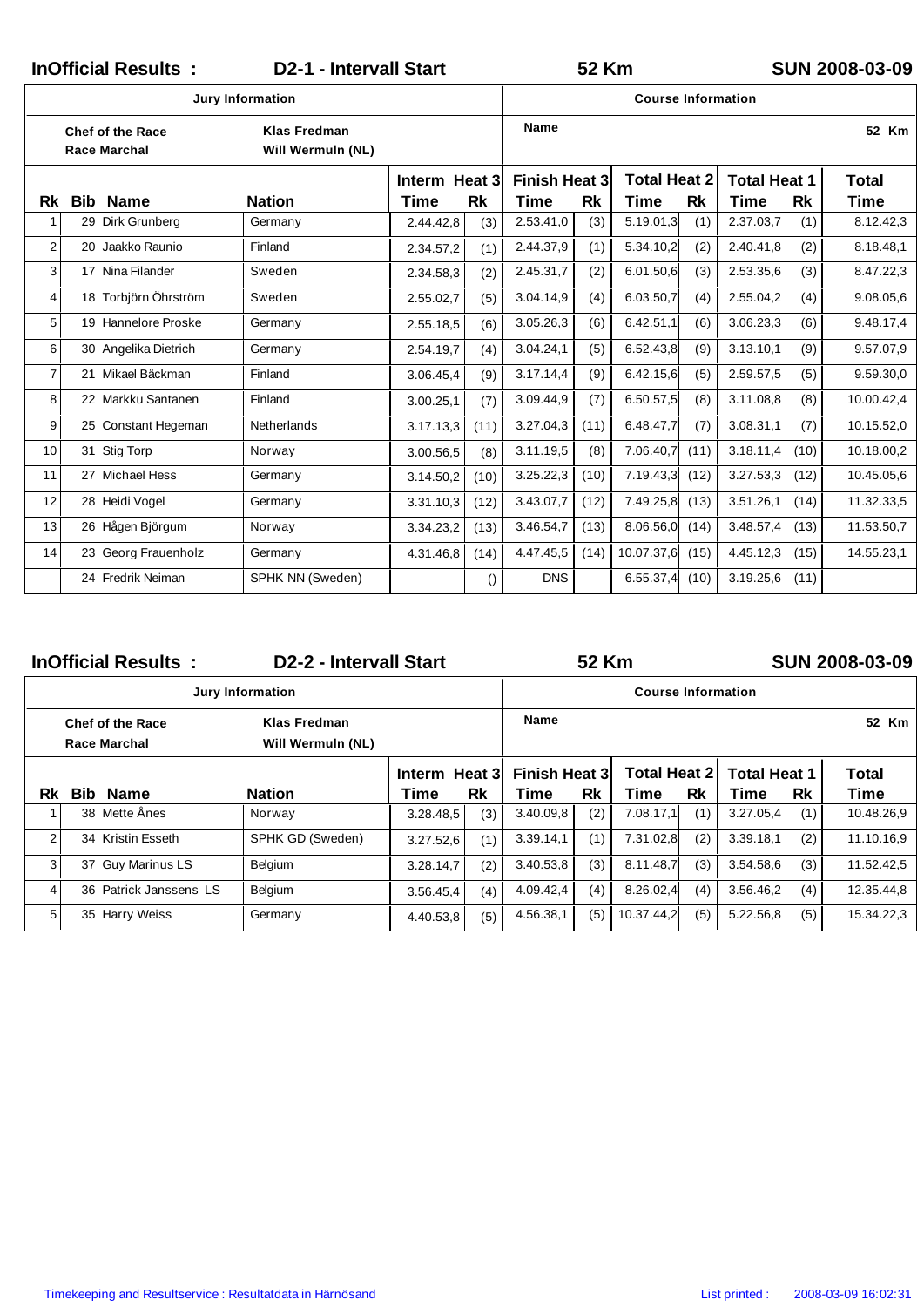|                |                                            | <b>InOfficial Results:</b>                     | <b>DS-1 - Intervall Start</b>     |               |     | 52 Km         |     |                           |     |                     | <b>SUN 2008-03-09</b> |              |
|----------------|--------------------------------------------|------------------------------------------------|-----------------------------------|---------------|-----|---------------|-----|---------------------------|-----|---------------------|-----------------------|--------------|
|                |                                            |                                                | <b>Jury Information</b>           |               |     |               |     | <b>Course Information</b> |     |                     |                       |              |
|                |                                            | <b>Chef of the Race</b><br><b>Race Marchal</b> | Klas Fredman<br>Will Wermuln (NL) |               |     | <b>Name</b>   |     |                           |     |                     |                       | 52 Km        |
|                |                                            |                                                |                                   | Interm Heat 3 |     | Finish Heat 3 |     | <b>Total Heat 2</b>       |     | <b>Total Heat 1</b> |                       | <b>Total</b> |
|                | Bib.<br><b>Nation</b><br>Rk<br><b>Name</b> |                                                |                                   | Time          | Rk  | Time          | Rk  | Time                      | Rk  | Time                | Rk                    | Time         |
|                |                                            | 41 Achim Kölzow                                | Germany                           | 3.14.13.2     | (2) | 3.24.17,3     | (1) | 6.32.00,8                 | (1) | 3.04.48,8           | (1)                   | 9.56.18,1    |
| $\overline{2}$ |                                            | 44 Michael Hederich                            | Germany                           | 3.14.20.6     | (3) | 3.26.56,0     | (3) | 6.41.41.6                 | (2) | 3.13.14,4           | (2)                   | 10.08.37,6   |
| 3 <sup>1</sup> |                                            | 43 Rupert Hirschberg                           | Germany                           | 3.13.18,5     | (1) | 3.25.08.5     | (2) | 7.05.13,8                 | (3) | 3.20.19.1           | (3)                   | 10.30.22,3   |
| $\overline{4}$ |                                            | 42 Klaus Holtman                               | Germany                           | 3.24.43,0     | (4) | 3.36.10,1     | (4) | 7.28.32,6                 | (4) | 3.43.12.2           | (4)                   | 11.04.42,7   |

|    | <b>InOfficial Results:</b>                     | <b>D1-1 - Intervall Start</b>     |               |                  |                      | 42 Km |                           |     |                     |     | SUN 2008-03-09 |
|----|------------------------------------------------|-----------------------------------|---------------|------------------|----------------------|-------|---------------------------|-----|---------------------|-----|----------------|
|    |                                                | <b>Jury Information</b>           |               |                  |                      |       | <b>Course Information</b> |     |                     |     |                |
|    | <b>Chef of the Race</b><br><b>Race Marchal</b> | Klas Fredman<br>Will Wermuln (NL) |               |                  | Name                 |       |                           |     |                     |     | 42 Km          |
|    |                                                |                                   | Interm Heat 3 |                  | <b>Finish Heat 3</b> |       | <b>Total Heat 2</b>       |     | <b>Total Heat 1</b> |     | <b>Total</b>   |
| Rk | <b>Bib Name</b>                                | <b>Nation</b>                     | Time          | Rk               | Time                 | Rk    | Time                      | Rk  | Time                | Rk  | Time           |
|    | 47 Rocco Pigola                                | Germany                           | 2.18.33.5     | (2)              | 2.29.08,0            | (2)   | 5.06.48,0                 | (1) | 2.28.15,6           | (1) | 7.35.56,0      |
| 2  | 48 Riku Setälä                                 | Finland                           | 2.17.29,4     | (1)              | 2.28.01,5            | (1)   | 5.25.32,1                 | (2) | 2.28.26,8           | (2) | 7.53.33,6      |
| 3  | 50 Gerda Weidmann                              | Germany                           | 2.36.53,9     | (3)              | 2.48.01,0            | (3)   | 5.46.26,9                 | (3) | 2.42.32,3           | (3) | 8.34.27,9      |
| 4  | 49 Jurgen Wagner                               | Germany                           | 2.43.32,0     | (4)              | 2.55.32,1            | (4)   | 6.17.16,3                 | (4) | 3.00.20,0           | (4) | 9.12.48,4      |
|    | 51 Vuokko Liimatta                             | Finland                           |               | $\left( \right)$ | <b>DNS</b>           |       | <b>DNS</b>                |     | 3.39.11,9           | (5) |                |

|    |     | <b>InOfficial Results:</b>                     | <b>D1-2 - Intervall Start</b>     |               |     |                      | <b>42 Km</b> |                           |     |                     |     | <b>SUN 2008-03-09</b> |
|----|-----|------------------------------------------------|-----------------------------------|---------------|-----|----------------------|--------------|---------------------------|-----|---------------------|-----|-----------------------|
|    |     |                                                | <b>Jury Information</b>           |               |     |                      |              | <b>Course Information</b> |     |                     |     |                       |
|    |     | <b>Chef of the Race</b><br><b>Race Marchal</b> | Klas Fredman<br>Will Wermuln (NL) |               |     | <b>Name</b>          |              |                           |     |                     |     | 42 Km                 |
|    |     |                                                |                                   | Interm Heat 3 |     | <b>Finish Heat 3</b> |              | Total Heat 2              |     | <b>Total Heat 1</b> |     | Total                 |
| Rk | Bib | <b>Name</b>                                    | <b>Nation</b>                     | Time          | Rk  | Time                 | Rk           | Time                      | Rk  | Time                | Rk  | Time                  |
| 1  |     | 58 Jo Inge Fuglesteg                           | Norway                            | 2.49.36,3     | (2) | 3.00.02,6            | (1)          | 6.47.09.3                 | (1) | 3.13.11,3           | (2) | 9.47.11,9             |
| 2  |     | 55 Patrik Skarped                              | SPHK V (Sweden)                   | 2.48.18,9     | (1) | 3.00.37,3            | (2)          | 6.48.08,0                 | (2) | 3.25.20,4           | (4) | 9.48.45,3             |
| 3  | 57  | Irene Holten                                   | Norway                            | 3.03.01,0     | (5) | 3.14.55,7            | (5)          | 6.49.03,9                 | (3) | 3.15.11,8           | (3) | 10.03.59,6            |
| 4  | 61  | Toril Hagen                                    | Norway                            | 3.02.05,6     | (4) | 3.14.31,0            | (3)          | 6.53.17,4                 | (4) | 3.10.38,7           | (1) | 10.07.48,4            |
| 5  |     | 56 Mikko Vähä                                  | Finland                           | 3.01.29,9     | (3) | 3.14.47,4            | (4)          | 7.17.42,3                 | (5) | 3.43.23,9           | (5) | 10.32.29,7            |
| 6  |     | 54 Margrit Mader                               | Germany                           | 3.25.00,3     | (6) | 3.37.29,2            | (6)          | 7.46.54,4                 | (7) | 3.50.53,7           | (6) | 11.24.23,6            |
| 7  |     | 60 Charlotte Johansen                          | Norway                            | 3.29.09,9     | (7) | 3.41.16,6            | (7)          | 7.44.03,3                 | (6) | 3.51.40,7           | (7) | 11.25.19,9            |
| 8  |     | 59 Sara Prestvik                               | Norway                            | 3.37.51,9     | (8) | 3.52.28,1            | (8)          | 9.25.10,8                 | (8) | 5.11.35,1           | (8) | 13.17.38,9            |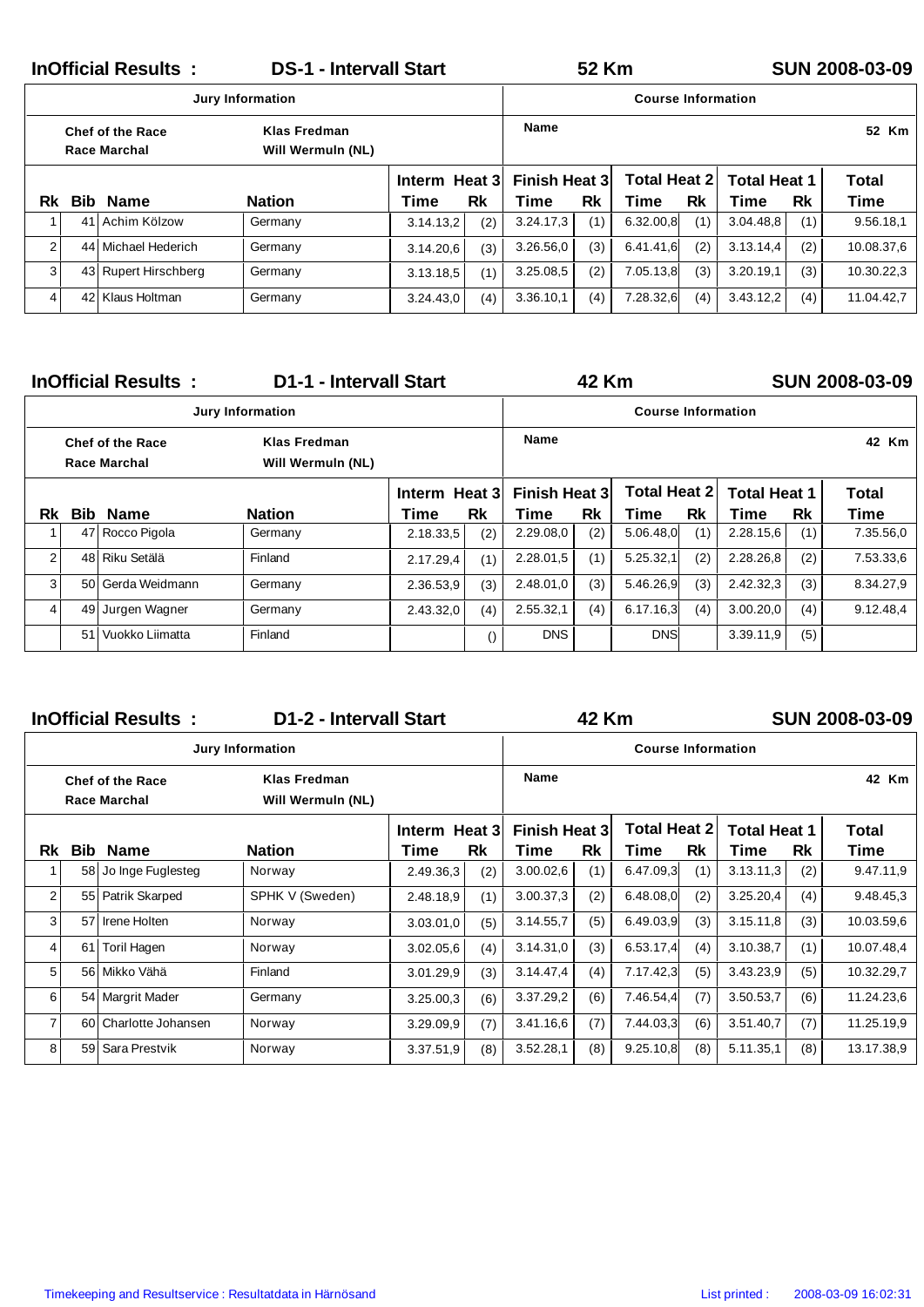**InOfficial Results : SJ M 12-15 - Intervall Start 5Km SUN 2008-03-09** 

|                |            |                                         | <b>Jury Information</b>           |               |                  |                      |     | <b>Course Information</b> |     |                     |     |              |
|----------------|------------|-----------------------------------------|-----------------------------------|---------------|------------------|----------------------|-----|---------------------------|-----|---------------------|-----|--------------|
|                |            | Chef of the Race<br><b>Race Marchal</b> | Klas Fredman<br>Will Wermuln (NL) |               |                  | <b>Name</b>          |     |                           |     |                     |     | 5 Km         |
|                |            |                                         |                                   | Interm Heat 3 |                  | <b>Finish Heat 3</b> |     | Total Heat 2              |     | <b>Total Heat 1</b> |     | <b>Total</b> |
| Rk             | <b>Bib</b> | <b>Name</b>                             | <b>Nation</b>                     | <b>Time</b>   | Rk               | Time                 | Rk  | Time                      | Rk  | Time                | Rk  | Time         |
|                |            | 66 Mattias Andersson                    | SPHK NN (Sweden)                  |               | $\left( \right)$ | 13.19.7              | (1) | 26.08.2                   | (1) | 12.42.7             | (2) | 39.27,9      |
| $\overline{2}$ |            | 67 Anton Hoflin                         | SPHK NN (Sweden)                  |               | $\left( \right)$ | 13.20,2              | (2) | 27.09,4                   | (2) | 12.40,0             | (1) | 40.29,6      |
| 3              |            | 64 Oskar Ahlstrand                      | SPHK NN (Sweden)                  |               | $\left( \right)$ | 16.08.7              | (3) | 32.27.4                   | (3) | 15.46,5             | (4) | 48.36,1      |
| 4              |            | 65 Ludvig Ahlstrand                     | SPHK NN (Sweden)                  |               | $\left( \right)$ | 18.03,9              | (4) | 32.30,0                   | (4) | 13.46,5             | (3) | 50.33,9      |

|                |                                                                              |                    | InOfficial Results : SJ W 12-15 - Intervall Start |      |                  |                      | <b>5 Km</b> |                           |     |                     |     | <b>SUN 2008-03-09</b> |
|----------------|------------------------------------------------------------------------------|--------------------|---------------------------------------------------|------|------------------|----------------------|-------------|---------------------------|-----|---------------------|-----|-----------------------|
|                |                                                                              |                    | <b>Jury Information</b>                           |      |                  |                      |             | <b>Course Information</b> |     |                     |     |                       |
|                | Klas Fredman<br><b>Chef of the Race</b><br>Race Marchal<br>Will Wermuln (NL) |                    |                                                   |      |                  | <b>Name</b>          |             |                           |     |                     |     | 5 Km                  |
|                |                                                                              |                    |                                                   |      | Interm Heat 3    | <b>Finish Heat 3</b> |             | Total Heat 2              |     | <b>Total Heat 1</b> |     | <b>Total</b>          |
| Rk             | <b>Bib</b>                                                                   | <b>Name</b>        | <b>Nation</b>                                     | Time | Rk               | Time                 | Rk          | Time                      | Rk  | Time                | Rk  | Time                  |
|                |                                                                              | 70 Clara Karlsson  | SPHK NN (Sweden)                                  |      | $\left( \right)$ | 13.04.2              | (1)         | 26.38,1                   | (2) | 13.56.1             | (2) | 39.42.3               |
| $\overline{2}$ |                                                                              | 71 Maja Karlsson   | SPHK NN (Sweden)                                  |      | $\left( \right)$ | 15.21.9              | (2)         | 24.57.2                   | (1) | 11.56,7             | (1) | 40.19,1               |
| 3              |                                                                              | 72 Michelle Muller | Germany                                           |      | $\left( \right)$ | 15.42.8              | (3)         | 28.59,0                   | (3) | 13.58.8             | (3) | 44.41.8               |

|    |      | <b>InOfficial Results:</b>                     | Nome 9-11 - Intervall Start       |      |                  |               | <b>5 Km</b> |                           |     |                     |     | <b>SUN 2008-03-09</b> |
|----|------|------------------------------------------------|-----------------------------------|------|------------------|---------------|-------------|---------------------------|-----|---------------------|-----|-----------------------|
|    |      |                                                | <b>Jury Information</b>           |      |                  |               |             | <b>Course Information</b> |     |                     |     |                       |
|    |      | <b>Chef of the Race</b><br><b>Race Marchal</b> | Klas Fredman<br>Will Wermuln (NL) |      |                  | <b>Name</b>   |             |                           |     |                     |     | 5 Km                  |
|    |      |                                                |                                   |      | Interm Heat 3    | Finish Heat 3 |             | Total Heat 2 I            |     | <b>Total Heat 1</b> |     | Total                 |
| Rk | Bib. | <b>Name</b>                                    | <b>Nation</b>                     | Time | Rk               | Time          | Rk          | Time                      | Rk  | Time                | Rk  | Time                  |
|    |      | 75 Maja Antoniusson                            | SPHK GD (Sweden)                  |      | $\left( \right)$ | 19.38,2       | (1)         | 32.40.8                   | (1) | 15.16, 8            | (1) | 52.19,0               |
|    |      | 76 Emil Ramström                               | SPHK NN (Sweden)                  |      |                  | <b>DNS</b>    |             | <b>DNS</b>                |     | <b>DNS</b>          |     |                       |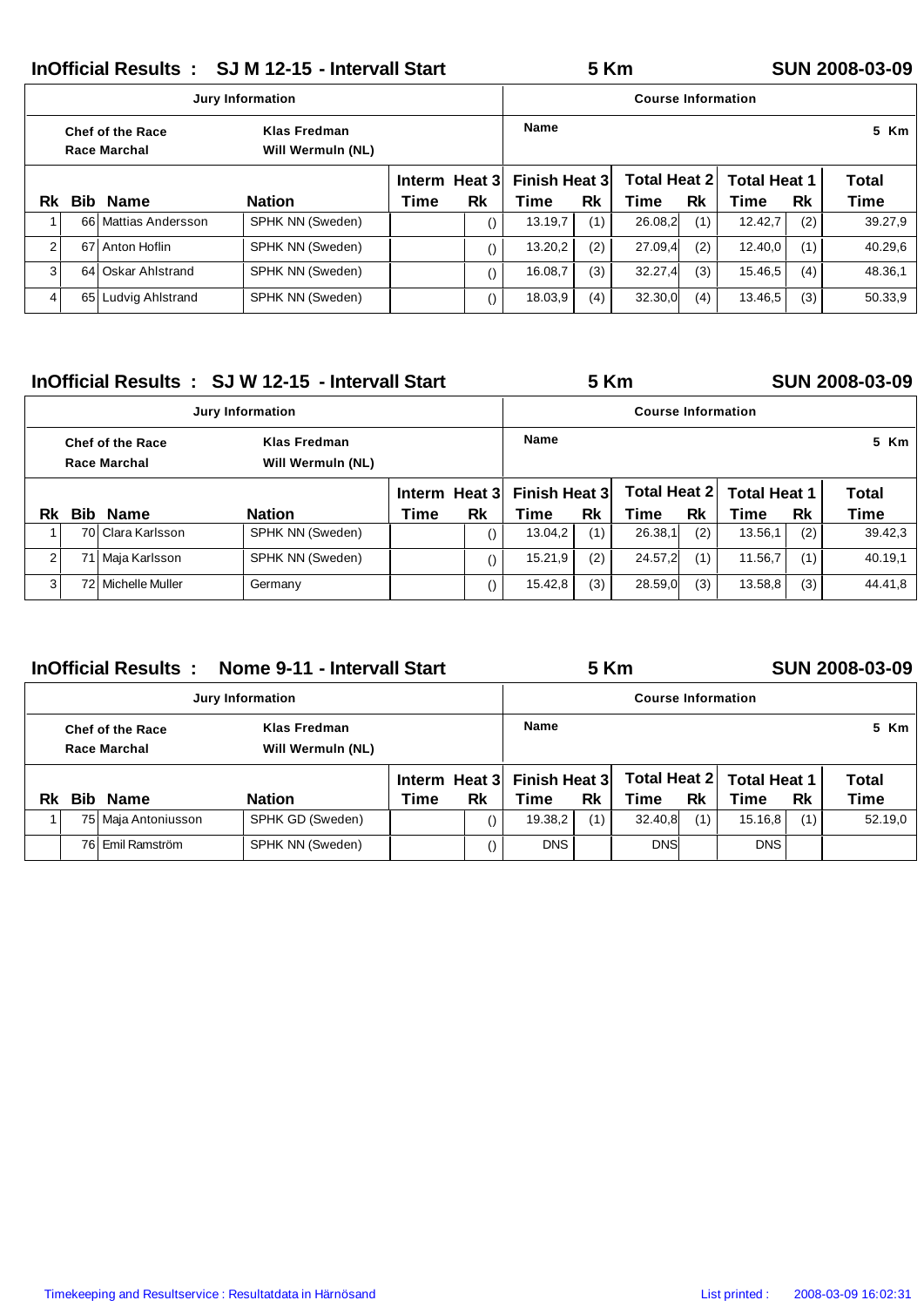|                |            | <b>InOfficial Results:</b>                     |                                   |               | <b>15 Km</b>     |                      |     |                           |     | <b>SUN 2008-03-09</b> |                  |              |
|----------------|------------|------------------------------------------------|-----------------------------------|---------------|------------------|----------------------|-----|---------------------------|-----|-----------------------|------------------|--------------|
|                |            |                                                | <b>Jury Information</b>           |               |                  |                      |     | <b>Course Information</b> |     |                       |                  |              |
|                |            | <b>Chef of the Race</b><br><b>Race Marchal</b> | Klas Fredman<br>Will Wermuln (NL) |               |                  | Name                 |     |                           |     |                       |                  | 15 Km        |
|                |            |                                                |                                   | Interm Heat 3 |                  | <b>Finish Heat 3</b> |     | <b>Total Heat 2</b>       |     | <b>Total Heat 1</b>   |                  | <b>Total</b> |
| Rk             | <b>Bib</b> | <b>Name</b>                                    | <b>Nation</b>                     | <b>Time</b>   | Rk               | Time                 | Rk  | Time                      | Rk  | <b>Time</b>           | Rk               | Time         |
| $\mathbf{1}$   |            | 79 Mats Larsson                                | Sweden                            | 26.06,1       | (2)              | 44.54,2              | (2) | 45.10,7                   | (1) |                       | $\left( \right)$ | 1.30.04,9    |
| 2              |            | 80 Finn Zeller                                 | Germany                           | 24.13,4       | (1)              | 43.13,9              | (1) | 47.49,8                   | (3) |                       | $\left( \right)$ | 1.31.03,7    |
| 3 <sup>1</sup> |            | 82 Ceda Milisavljevic                          | Russia                            | 27.29,0       | (4)              | 48.19,8              | (6) | 46.38,2                   | (2) |                       | $\left( \right)$ | 1.34.58,0    |
| 4              |            | 83 Stephan Krkoska sen                         | Czech. Republic                   | 28.02,2       | (6)              | 47.23,3              | (4) | 48.12,1                   | (4) |                       | $\left( \right)$ | 1.35.35,4    |
| 5              |            | 85 Alexej Solovyev                             | Russia                            | 27.35,7       | (5)              | 47.53,2              | (5) | 48.49,6                   | (5) |                       | $\left( \right)$ | 1.36.42,8    |
| 6              |            | 86 Maik Muller                                 | Germany                           | 26.31,8       | (3)              | 46.50,4              | (3) | 51.37,9                   | (6) |                       | $\left( \right)$ | 1.38.28,3    |
| $\overline{7}$ |            | 84 Magnus Ahlstrand                            | SPHK NN (Sweden)                  | 35.20,9       | (7)              | 1.01.34,5            | (7) | 1.02.54,3                 | (7) |                       | $\left( \right)$ | 2.04.28,8    |
|                |            | 81 Mattias Aspholm                             | SPHK NN (Sweden)                  |               | $\left( \right)$ | <b>DNS</b>           |     | <b>DNS</b>                |     |                       | $\left( \right)$ |              |

|           |     | <b>InOfficial Results:</b>                     | <b>SJW-1 - Intervall Start</b>    |               |                  |                      | <b>15 Km</b> |                           |     |                     |    | <b>SUN 2008-03-09</b> |
|-----------|-----|------------------------------------------------|-----------------------------------|---------------|------------------|----------------------|--------------|---------------------------|-----|---------------------|----|-----------------------|
|           |     |                                                | <b>Jury Information</b>           |               |                  |                      |              | <b>Course Information</b> |     |                     |    |                       |
|           |     | <b>Chef of the Race</b><br><b>Race Marchal</b> | Klas Fredman<br>Will Wermuln (NL) |               |                  | <b>Name</b>          |              |                           |     |                     |    | 15 Km                 |
|           |     |                                                |                                   | Interm Heat 3 |                  | <b>Finish Heat 3</b> |              | <b>Total Heat 21</b>      |     | <b>Total Heat 1</b> |    | <b>Total</b>          |
| <b>Rk</b> |     | <b>Bib Name</b>                                | <b>Nation</b>                     | <b>Time</b>   | Rk               | Time                 | Rk           | Time                      | Rk  | Time                | Rk | <b>Time</b>           |
|           | 92  | Tamara Schlemmer                               | Germany                           | 28.21,3       | (3)              | 48.31,7              | (3)          | 45.05,7                   | (1) |                     |    | 1.33.37,4             |
| 2         |     | 89 Kristin Jauch                               | Germany                           | 26.23,3       | (1)              | 47.32,8              | (1)          | 48.34,2                   | (3) |                     |    | 1.36.07,0             |
| 3         | 91  | Anastasia Levinskaya                           | Russia                            | 28.05,7       | (2)              | 47.56,2              | (2)          | 49.42,0                   | (4) |                     |    | 1.37.38,2             |
|           |     | 90 Elsine Zingmark                             | SPHK NN (Sweden)                  |               | $\left( \right)$ | <b>DNF</b>           |              | 1.01.43,9                 | (5) |                     |    |                       |
|           | 931 | Yvonne Neudecker                               | Germany                           |               | $\left( \right)$ | <b>DNS</b>           |              | 45.46,8                   | (2) |                     |    |                       |

|                |            | <b>InOfficial Results:</b>                     | <b>SJMW-2 - Intervall Start</b>   |               |     | <b>15 Km</b>         |     |                           |     |                     | <b>SUN 2008-03-09</b> |              |
|----------------|------------|------------------------------------------------|-----------------------------------|---------------|-----|----------------------|-----|---------------------------|-----|---------------------|-----------------------|--------------|
|                |            |                                                | <b>Jury Information</b>           |               |     |                      |     | <b>Course Information</b> |     |                     |                       |              |
|                |            | <b>Chef of the Race</b><br><b>Race Marchal</b> | Klas Fredman<br>Will Wermuln (NL) |               |     | <b>Name</b>          |     |                           |     |                     |                       | 15 Km        |
|                |            |                                                |                                   | Interm Heat 3 |     | <b>Finish Heat 3</b> |     | <b>Total Heat 2</b>       |     | <b>Total Heat 1</b> |                       | <b>Total</b> |
| Rk.            | <b>Bib</b> | <b>Name</b>                                    | <b>Nation</b>                     | Time          | Rk  | Time                 | Rk  | Time                      | Rk  | Time                | Rk                    | Time         |
|                |            | 96 Håkon Bugge                                 | Norway                            | 31.04,9       | (1) | 54.22,7              | (1) | 52.09,0                   | (1) |                     |                       | 1.46.31,7    |
| 2 <sub>1</sub> |            | 97 Astrid Kleymoen                             | Norway                            | 33.08,0       | (2) | 58.12,7              | (2) | 1.06.51,8                 | (4) |                     | $\left( \right)$      | 2.05.04,5    |
| 3              |            | 98 Ingela Hedberg                              | FBHK (Sweden)                     | 38.10,5       | (3) | 1.04.30,3            | (3) | 1.05.53,2                 | (2) |                     | $\left( \right)$      | 2.10.23,5    |
| $\overline{4}$ |            | 99 Siri Storevik                               | Norway                            | 38.49,4       | (4) | 1.05.38,3            | (4) | 1.06.31,5                 | (3) |                     | $\left( \right)$      | 2.12.09,8    |
| 5              |            | 100 Lucyna Zywicka                             | Poland                            | 44.35,7       | (5) | 1.18.21,4            | (5) | 1.14.21,1                 | (5) |                     | $\left( \right)$      | 2.32.42,5    |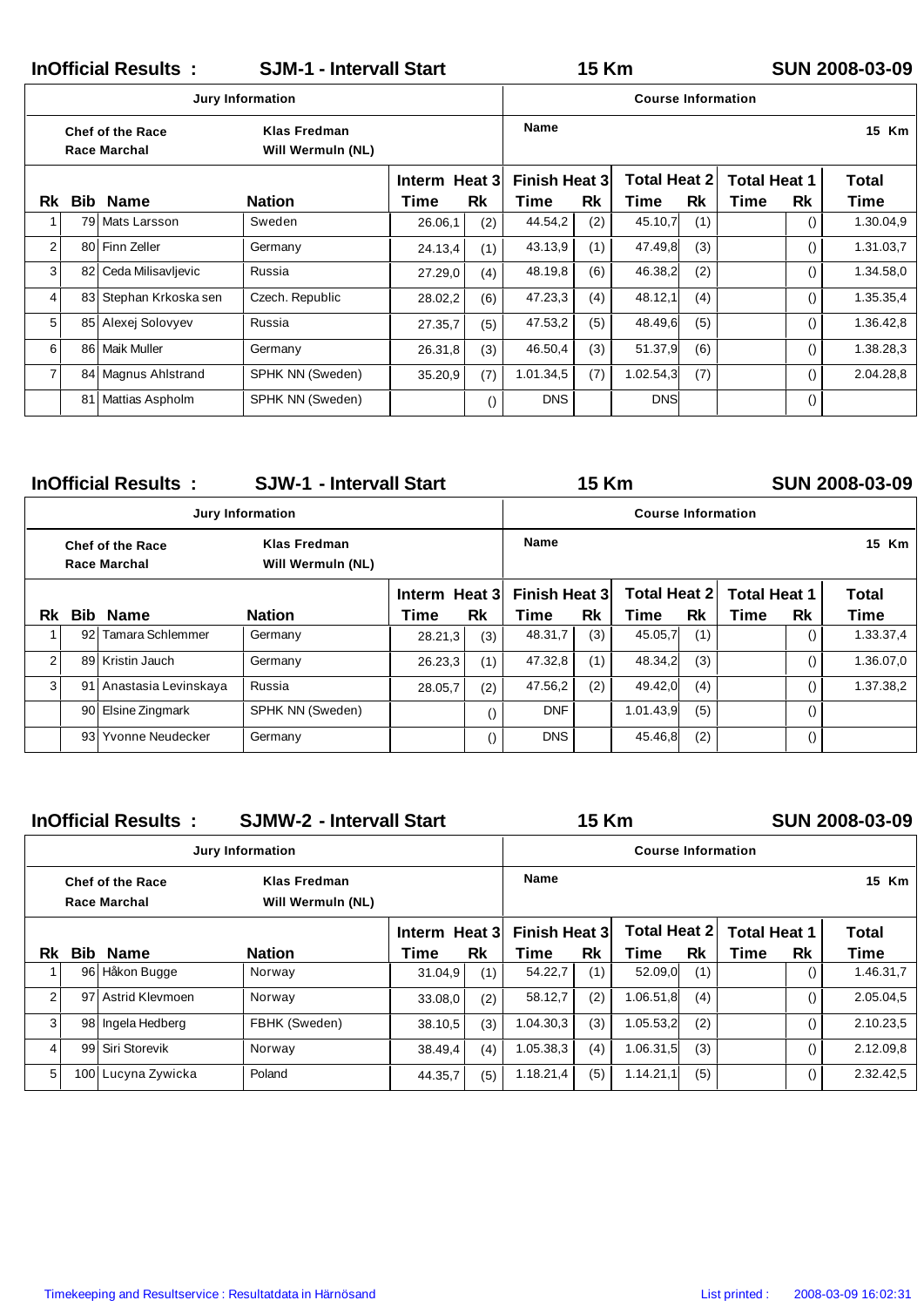InOfficial Results : PM/W-1 - Intervall Start 15 Km SUN 2008-03-09

## **15 Km**

|                |     | <b>Jury Information</b>                        |                                   |               |                  | <b>Course Information</b> |     |                     |     |                     |                  |              |
|----------------|-----|------------------------------------------------|-----------------------------------|---------------|------------------|---------------------------|-----|---------------------|-----|---------------------|------------------|--------------|
|                |     | <b>Chef of the Race</b><br><b>Race Marchal</b> | Klas Fredman<br>Will Wermuln (NL) |               |                  | Name                      |     |                     |     |                     |                  | 15 Km        |
|                |     |                                                |                                   | Interm Heat 3 |                  | Finish Heat 3             |     | <b>Total Heat 2</b> |     | <b>Total Heat 1</b> |                  | <b>Total</b> |
| Rk             |     | <b>Bib Name</b>                                | <b>Nation</b>                     | Time          | Rk               | Time                      | Rk  | Time                | Rk  | Time                | Rk               | Time         |
| 1              | 104 | Thomas Hafner                                  | Gemany                            | 24.33,5       | (1)              | 45.05,4                   | (2) | 45.09,3             | (1) |                     | $\left( \right)$ | 1.30.14,7    |
| 2              |     | 108 Lisa Lindblom                              | Sweden                            | 25.29,7       | (2)              | 44.59,3                   | (1) | 45.58,1             | (2) |                     | $\left( \right)$ | 1.30.57,4    |
| 3              |     | 106 Ulrika Karlsson                            | Sweden                            | 30.14,8       | (4)              | 52.57,3                   | (4) | 48.52,4             | (3) |                     | $\left( \right)$ | 1.41.49,7    |
| 4              |     | 109 Helene Lundholm                            | LDHK (Sweden)                     | 28.41,8       | (3)              | 51.25,5                   | (3) | 54.25,7             | (5) |                     | $\left( \right)$ | 1.45.51,2    |
| 5              |     | 110 Caroline Hoffman-JönssdnSPHK NN (Sweden)   |                                   | 32.59,6       | (5)              | 56.40,3                   | (5) | 54.20,7             | (4) |                     | $\left( \right)$ | 1.51.01,0    |
| 6              | 107 | <b>Brigitte Holtman</b>                        | Germany                           | 35.33.8       | (6)              | 1.04.20,9                 | (6) | 57.35,4             | (6) |                     | $\left( \right)$ | 2.01.56,3    |
| $\overline{7}$ |     | 103 Frank Ouchterlony                          | SPHK M (Sweden)                   | 47.28,8       | (7)              | 1.18.08.6                 | (7) | 1.15.15,0           | (7) |                     | $\left( \right)$ | 2.33.23,6    |
|                | 105 | Hans Thomson                                   | SPHK NN (Sweden)                  |               | $\left( \right)$ | <b>DNS</b>                |     | <b>DNS</b>          |     |                     | $\left( \right)$ |              |

| <b>InOfficial Results:</b><br><b>PM/W-2 - Intervall Start</b> |     |                                                |                                          |               |                  |                      | <b>15 Km</b> |                           |           |                     |                  | <b>SUN 2008-03-09</b> |
|---------------------------------------------------------------|-----|------------------------------------------------|------------------------------------------|---------------|------------------|----------------------|--------------|---------------------------|-----------|---------------------|------------------|-----------------------|
|                                                               |     |                                                | <b>Jury Information</b>                  |               |                  |                      |              | <b>Course Information</b> |           |                     |                  |                       |
|                                                               |     | <b>Chef of the Race</b><br><b>Race Marchal</b> | <b>Klas Fredman</b><br>Will Wermuln (NL) |               |                  | <b>Name</b>          |              |                           |           |                     |                  | 15 Km                 |
|                                                               |     |                                                |                                          | Interm Heat 3 |                  | <b>Finish Heat 3</b> |              | <b>Total Heat 2</b>       |           | <b>Total Heat 1</b> |                  | <b>Total</b>          |
| Rk                                                            | Bib | <b>Name</b>                                    | <b>Nation</b>                            | Time          | Rk               | <b>Time</b>          | <b>Rk</b>    | Time                      | <b>Rk</b> | Time                | <b>Rk</b>        | Time                  |
| 1                                                             |     | 124 Patrik Hedberg                             | FBHK (Sweden)                            | 32.58,7       | (1)              | 57.15,1              | (1)          | 57.00,4                   | (1)       |                     | $\left( \right)$ | 1.54.15,5             |
| $\overline{2}$                                                |     | 115 Lars Hammarfalk                            | SPHK NN (Sweden)                         | 37.44,4       | (2)              | 1.04.30,3            | (2)          | 1.04.46,0                 | (2)       |                     | $\left( \right)$ | 2.09.16,3             |
| 3                                                             | 123 | Jon Inge Skyrudsmoen                           | Norway                                   | 39.16,3       | (3)              | 1.06.05,5            | (3)          | 1.10.31,5                 | (3)       |                     | $\left( \right)$ | 2.16.37,0             |
| 4                                                             |     | 118 Sverre N Moe                               | Norway                                   | 42.26,0       | (7)              | 1.10.39,5            | (5)          | 1.11.17,8                 | (5)       |                     | $\left( \right)$ | 2.21.57,3             |
| 5                                                             |     | 126 Diana Karlsson                             | SPHK NN (Sweden)                         | 40.10,6       | (4)              | 1.13.16,4            | (9)          | 1.11.01,0                 | (4)       |                     | $\left( \right)$ | 2.24.17,4             |
| 6                                                             | 121 | <b>Christer Magnusson</b>                      | Norway                                   | 42.29,8       | (8)              | 1.11.00,0            | (6)          | 1.15.53,2                 | (8)       |                     | $\left( \right)$ | 2.26.53,2             |
| $\overline{7}$                                                |     | 122 Tor Arne Rugsveen                          | Norway                                   | 43.27,3       | (9)              | 1.12.47,4            | (8)          | 1.14.48,9                 | (6)       |                     | $\left( \right)$ | 2.27.36,3             |
| 8                                                             |     | 120 Håkan Nisula                               | SPHK V (Sweden)                          | 42.08,0       | (6)              | 1.10.00,4            | (4)          | 1.17.54,5                 | (9)       |                     | $\left( \right)$ | 2.27.54,9             |
| 9                                                             |     | 117 Anna Ouchterlony                           | SPHK M (Sweden)                          | 43.32,9       | (10)             | 1.14.03,8            | (10)         | 1.15.01,4                 | (7)       |                     | $\left( \right)$ | 2.29.05,2             |
| 10                                                            |     | 116 Freddy Kampenes                            | Norway                                   | 40.53,5       | (5)              | 1.11.16,3            | (7)          | 1.18.37,7                 | (10)      |                     | $\left( \right)$ | 2.29.54,0             |
|                                                               |     | 125 Fabian Ouchterlony                         | SPHK M (Sweden)                          |               | $\left( \right)$ | <b>DNS</b>           |              | <b>DNS</b>                |           |                     | $\left( \right)$ |                       |
|                                                               |     | 119 Anders Larsson                             | SPHK M (Sweden)                          |               | $\left( \right)$ | <b>DNS</b>           |              | <b>DNS</b>                |           |                     | $\left( \right)$ |                       |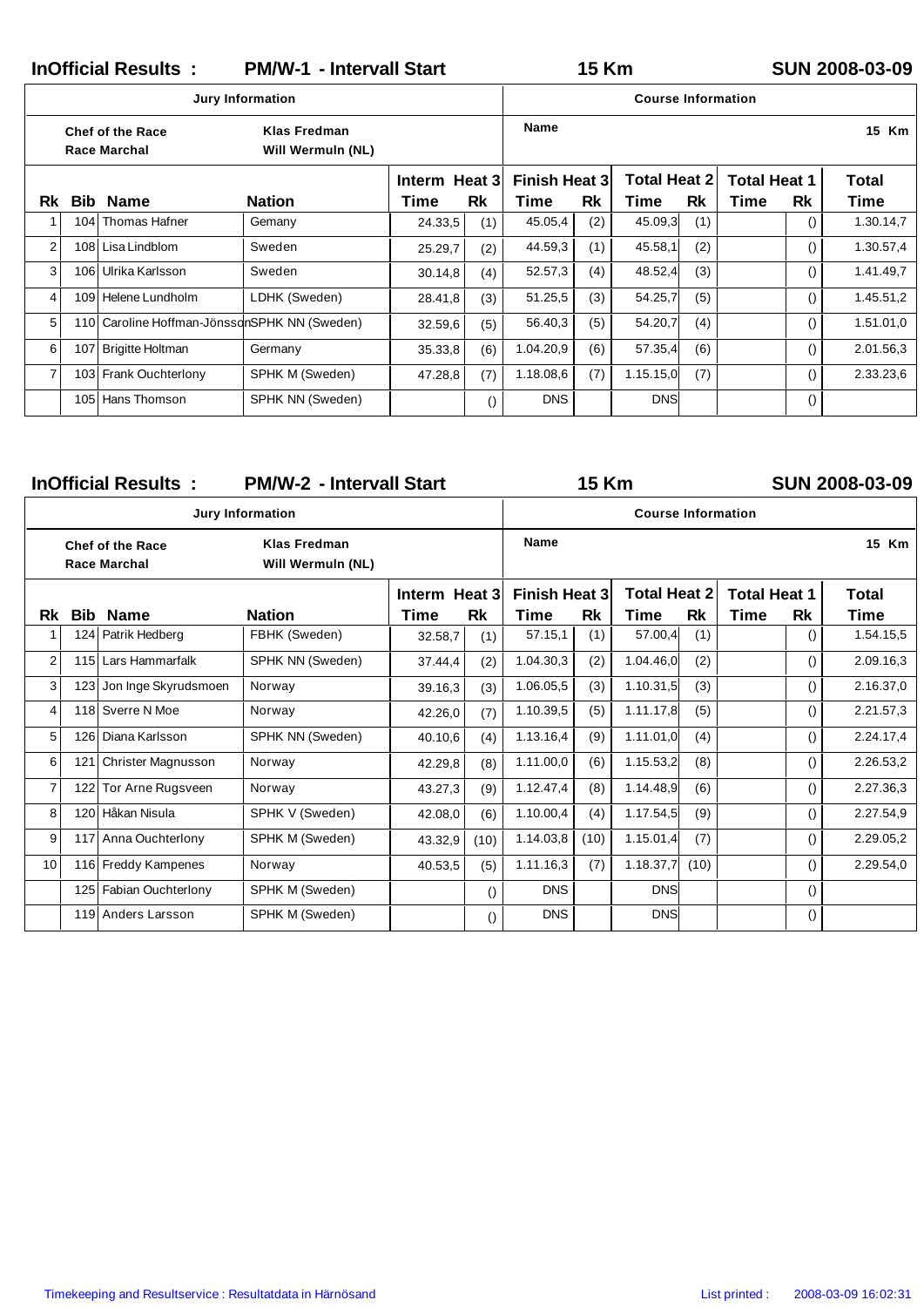|                |                  | <b>InOfficial Results:</b>                     | <b>O-1 - Intervall Start</b>             |               | <b>24 Km</b>     |                      |     |                           |     |                     | <b>SUN 2008-03-09</b> |              |
|----------------|------------------|------------------------------------------------|------------------------------------------|---------------|------------------|----------------------|-----|---------------------------|-----|---------------------|-----------------------|--------------|
|                |                  |                                                | <b>Jury Information</b>                  |               |                  |                      |     | <b>Course Information</b> |     |                     |                       |              |
|                |                  | <b>Chef of the Race</b><br><b>Race Marchal</b> | <b>Klas Fredman</b><br>Will Wermuln (NL) |               |                  | <b>Name</b>          |     |                           |     |                     |                       | 24 Km        |
|                |                  |                                                |                                          | Interm Heat 3 |                  | <b>Finish Heat 3</b> |     | <b>Total Heat 2</b>       |     | <b>Total Heat 1</b> |                       | <b>Total</b> |
| <b>Rk</b>      | Bib              | <b>Name</b>                                    | <b>Nation</b>                            | Time          | Rk               | Time                 | Rk  | Time                      | Rk  | Time                | Rk                    | Time         |
| 1              | 129              | Joel Reyniers                                  | Belgium                                  | 53.30,8       | (1)              | 1.01.12,8            | (1) | 1.57.08,4                 | (1) | 56.50,1             | (1)                   | 2.58.21,2    |
| 2              |                  | 130 Rick Göpfert                               | Germany                                  | 55.12,9       | (2)              | 1.04.15,6            | (2) | 2.05.57,1                 | (2) | 1.00.51,9           | (2)                   | 3.10.12,7    |
| 3              | 134              | Jenki Lindgren                                 | SPHK NN (Sweden)                         | 56.45,1       | (3)              | 1.05.07,1            | (3) | 2.14.53,2                 | (4) | 1.04.21,4           | (3)                   | 3.20.00,3    |
| 4              |                  | 131 Sven Frederiksen                           | SPHK NN (Sweden)                         | 58.07,7       | (4)              | 1.06.14,1            | (4) | 2.14.04,2                 | (3) | 1.05.38,5           | (4)                   | 3.20.18,3    |
| 5              |                  | 136 Karsten Neubert                            | Germany                                  | 59.49,6       | (5)              | 1.07.51,9            | (5) | 2.19.28,0                 | (5) | 1.08.48,0           | (6)                   | 3.27.19,9    |
| 6              | 133 <sub>1</sub> | Thierry Fontaine                               | France                                   | 1.04.34,9     | (6)              | 1.12.50,8            | (6) | 2.20.09,3                 | (6) | 1.08.08.1           | (5)                   | 3.33.00,1    |
| $\overline{7}$ | 137              | Tamara Schlemmer                               | Germany                                  | 1.05.08,0     | (7)              | 1.14.01,0            | (7) | 2.32.58,9                 | (7) | 1.11.18,1           | (7)                   | 3.46.59,9    |
| 8              |                  | 135 Marcel Kreuzig                             | Germany                                  | 1.06.27,2     | (8)              | 1.16.33,8            | (8) | 2.37.53,7                 | (8) | 1.15.29,0           | (8)                   | 3.54.27,5    |
|                | 132              | Jochen Wypukol                                 | Germany                                  |               | $\left( \right)$ | <b>DNS</b>           |     | <b>DNS</b>                |     | <b>DNS</b>          |                       |              |

|                |            | <b>InOfficial Results:</b>                     | A-1 - Intervall Start                    |               |                  |                      | <b>18 Km</b> |                           |           |                     |           | SUN 2008-03-09 |
|----------------|------------|------------------------------------------------|------------------------------------------|---------------|------------------|----------------------|--------------|---------------------------|-----------|---------------------|-----------|----------------|
|                |            |                                                | <b>Jury Information</b>                  |               |                  |                      |              | <b>Course Information</b> |           |                     |           |                |
|                |            | <b>Chef of the Race</b><br><b>Race Marchal</b> | <b>Klas Fredman</b><br>Will Wermuln (NL) |               |                  | Name                 |              |                           |           |                     |           | 18 Km          |
|                |            |                                                |                                          | Interm Heat 3 |                  | <b>Finish Heat 3</b> |              | <b>Total Heat 2</b>       |           | <b>Total Heat 1</b> |           | Total          |
| Rk             | <b>Bib</b> | <b>Name</b>                                    | <b>Nation</b>                            | <b>Time</b>   | <b>Rk</b>        | <b>Time</b>          | <b>Rk</b>    | <b>Time</b>               | <b>Rk</b> | <b>Time</b>         | <b>Rk</b> | <b>Time</b>    |
| 1              | 141        | Mateusz Surowka                                | Poland                                   | 34.52,4       | (1)              | 41.51,8              | (1)          | 1.24.03,4                 | (1)       | 40.09,4             | (1)       | 2.05.55,2      |
| $\overline{2}$ |            | 142 Angelika Merkel                            | Germany                                  | 37.53,5       | (2)              | 44.55,0              | (2)          | 1.27.35,1                 | (2)       | 42.22,5             | (2)       | 2.12.30,1      |
| 3              |            | 149 Kjell Dannevall                            | JFSHK (Sweden)                           | 38.25,8       | (4)              | 45.56,4              | (3)          | 1.32.13,3                 | (3)       | 46.14,0             | (5)       | 2.18.09,7      |
| 4              | 144        | Nina Plesner                                   | SPHK NN (Sweden)                         | 37.59,4       | (3)              | 45.59,2              | (4)          | 1.32.55,0                 | (4)       | 45.20,2             | (3)       | 2.18.54,2      |
| 5              |            | 146 Eveline Koch                               | SPHK NN (Sweden)                         | 40.03,4       | (6)              | 47.48,7              | (6)          | 1.34.26,9                 | (6)       | 46.32,7             | (7)       | 2.22.15,6      |
| 6              | 147        | André van den Brink                            | Netherlands                              | 38.56,9       | (5)              | 46.30,4              | (5)          | 1.36.44,4                 | (7)       | 47.06,2             | (8)       | 2.23.14,8      |
| $\overline{7}$ | 155        | Bengt-Åke Sjölund                              | SPHK NN (Sweden)                         | 42.11,5       | (8)              | 49.48,0              | (8)          | 1.34.16,9                 | (5)       | 46.28,1             | (6)       | 2.24.04,9      |
| 8              |            | 140 Jan Snarberg                               | SPHK S (Sweden)                          | 41.28,8       | (7)              | 49.04,3              | (7)          | 1.38.14,0                 | (8)       | 45.44,4             | (4)       | 2.27.18,3      |
| 9              |            | 156 Ola Olofsson                               | SPHK NN (Sweden)                         | 44.28,3       | (11)             | 52.52,6              | (11)         | 1.40.24,7                 | (9)       | 48.27,3             | (9)       | 2.33.17,3      |
| 10             | 150        | Raimo Pohlman                                  | Germany                                  | 43.45,9       | (10)             | 51.48,0              | (9)          | 1.41.41,5                 | (10)      | 48.58,1             | (10)      | 2.33.29,5      |
| 11             | 145        | Detlef Ehm                                     | Germany                                  | 43.36,8       | (9)              | 52.04,2              | (10)         | 1.49.35,5                 | (13)      | 54.44,3             | (16)      | 2.41.39,7      |
| 12             | 143        | <b>Helmer Nielsen</b>                          | Denmark                                  | 44.34,3       | (12)             | 53.28,5              | (12)         | 1.48.53,8                 | (12)      | 53.03,5             | (13)      | 2.42.22,3      |
| 13             | 157        | Maja Ramström                                  | SPHK NN (Sweden)                         | 47.03,3       | (13)             | 56.08,3              | (13)         | 1.48.30,6                 | (11)      | 51.56,8             | (11)      | 2.44.38,9      |
| 14             | 153        | Meino Jauch                                    | Germany                                  | 47.37,9       | (14)             | 56.36,0              | (14)         | 1.54.43,0                 | (14)      | 54.18,7             | (15)      | 2.51.19,0      |
| 15             | 148        | Jaques Auriol                                  | France                                   | 53.52,3       | (15)             | 1.03.47,8            | (15)         | 1.56.14,1                 | (15)      | 53.15,6             | (14)      | 3.00.01,9      |
|                | 152        | Jesper Melgaard                                | Denmark                                  |               | $\left( \right)$ | <b>DNS</b>           |              | 2.07.51,9                 | (16)      | 56.44,9             | (17)      |                |
|                | 154        | Jessica Olofsson                               | SPHK NN (Sweden)                         |               | $\left( \right)$ | <b>DNS</b>           |              | <b>DNF</b>                |           | 52.39,9             | (12)      |                |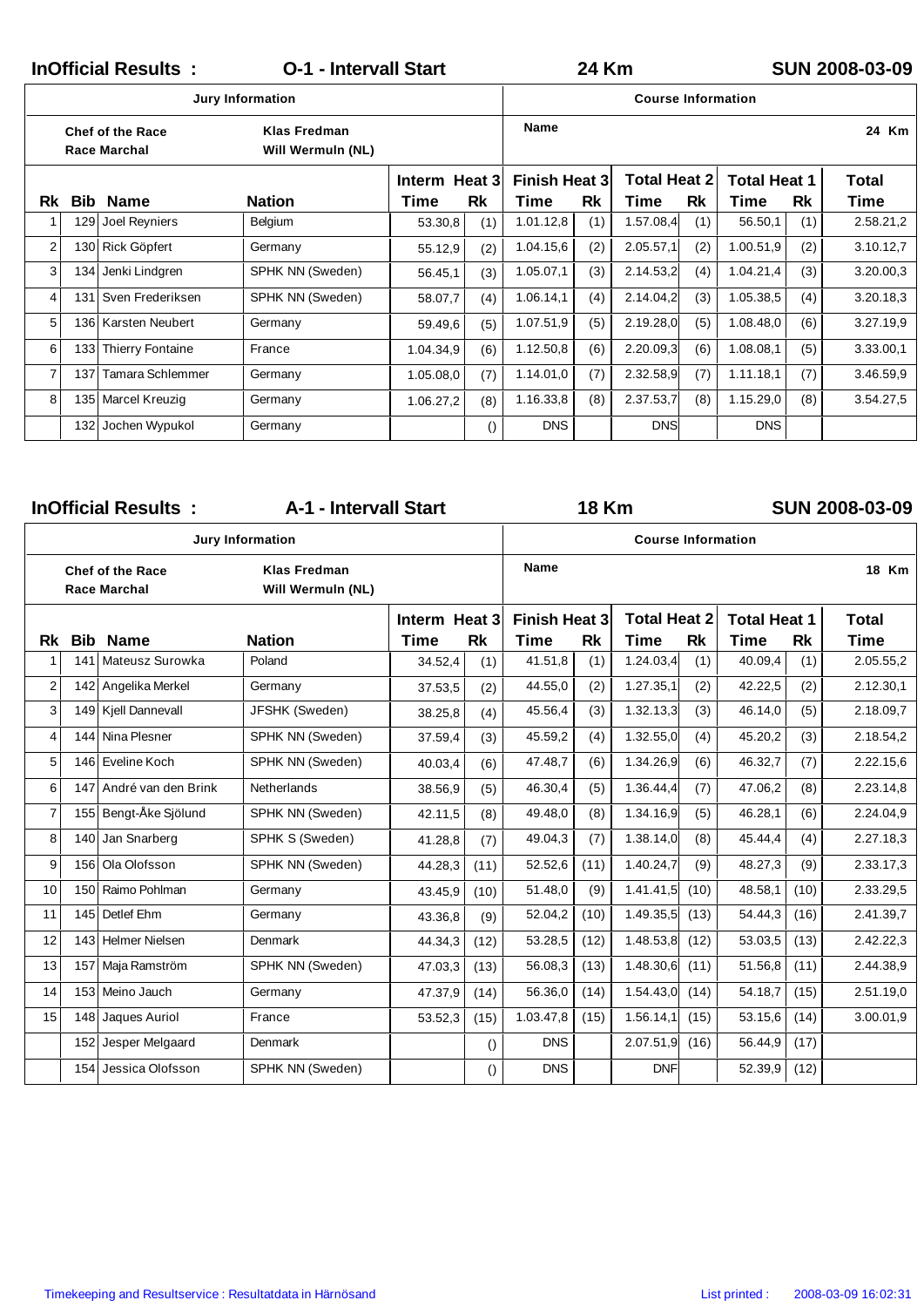|                |                                                                                                   | InOfficial Results:                                                                                            | <b>B-1 - Intervall Start</b>                                                                                              |                |                  |            | 15 Km              |            |                |              |           | SUN 2008-03-09      |
|----------------|---------------------------------------------------------------------------------------------------|----------------------------------------------------------------------------------------------------------------|---------------------------------------------------------------------------------------------------------------------------|----------------|------------------|------------|--------------------|------------|----------------|--------------|-----------|---------------------|
|                |                                                                                                   | Jury Information                                                                                               |                                                                                                                           |                |                  |            | Course Information |            |                |              |           |                     |
|                |                                                                                                   | Chef of the Race<br>Race Marchal                                                                               | Name<br>Klas Fredman<br>Will Wermuln (NL)<br><b>Total Heat 2</b><br>Finish Heat 3<br><b>Total Heat 1</b><br>Interm Heat 3 |                |                  |            |                    |            | 15 Km          |              |           |                     |
| Rk             | <b>Bib</b>                                                                                        | Name                                                                                                           | <b>Nation</b>                                                                                                             | Time           | <b>Rk</b>        | Time       | <b>Rk</b>          | Time       | <b>Rk</b>      | Time         | <b>Rk</b> | Total<br>Time       |
| 1              | 161                                                                                               | Stephan Krkosska jun.                                                                                          | Czech.Republic                                                                                                            | 28.27,7        | (1)              | 35.36,1    | (1)                | 1.10.13,7  | (1)            | 34.40,9      | (1)       | 1.45.49,8           |
| 2              |                                                                                                   | 176 Christian Langer                                                                                           | Switzerland                                                                                                               | 28.44,0        | (2)              | 35.48,6    | (2)                | 1.12.56,4  | (2)            | 36.55,4      | (3)       | 1.48.45,0           |
| 3              | 160                                                                                               | <b>Christof Diehl</b>                                                                                          | Germany                                                                                                                   | 29.24,6        | (3)              | 36.40,6    | (3)                | 1.13.08,0  | (3)            | 36.17,3      | (2)       | 1.49.48,6           |
| 4              | 175                                                                                               | Pia Ångström                                                                                                   | Sweden                                                                                                                    | 29.42,6        | (4)              | 37.22,1    | (4)                | 1.14.07,4  | (4)            | 36.58,3      | (4)       | 1.51.29,5           |
| 5              | 162<br>Ylwa Malmberg<br>38.43,5<br>1.16.28,6<br>Sweden<br>(6)<br>30.54,1<br>(7)                   |                                                                                                                |                                                                                                                           |                |                  |            | (5)                | 37.01,8    | (5)            | 1.55.12,1    |           |                     |
| 6              | 173                                                                                               | Jens Lindberget                                                                                                | SPHK GD (Sweden)                                                                                                          | 31.46,3        | (8)              | 39.31,8    | (9)                | 1.18.56,7  | (6)            | 38.25,0      | (6)       | 1.58.28,5           |
| $\overline{7}$ | 166<br>Jörg Abraham<br>39.01,1<br>1.20.35,9<br>(7)<br>39.12,7<br>(7)<br>Germany<br>(8)<br>31.46,3 |                                                                                                                |                                                                                                                           |                |                  |            |                    | (7)        | 1.59.37,0      |              |           |                     |
| 8              | 183                                                                                               | Mattias Mjöberg<br>38.26,9<br>1.21.16,1<br>40.04,9<br>SPHK GD (Sweden)<br>(5)<br>(8)<br>(10)<br>30.41,6<br>(5) |                                                                                                                           |                |                  |            |                    |            | 1.59.43,0      |              |           |                     |
| 9              | 181                                                                                               | Elena Shepeleva                                                                                                | Russia                                                                                                                    | 30.51,8        | (6)              | 39.20,6    | (8)                | 1.24.16,6  | (12)           | 41.06,2      | (12)      | 2.03.37,2           |
| 10             | 151                                                                                               | $^\star$<br>Steven Hopley                                                                                      | 1.11.1<br>England                                                                                                         | 31.58,1        | (10)             | 40.41,6    | (10)               | 1.23.04,5  | (11)           | 42.14,1      | (14)      | 2.03.46,1           |
| 11             | 180                                                                                               | Pär Karlsson                                                                                                   | SPHK M (Sweden)                                                                                                           | 33.08,1        | (13)             | 41.59,9    | (13)               | 1.23.02,1  | (10)           | 40.54,2      | 2.05.02,0 |                     |
| 12             | 170                                                                                               | Annika Gustafsson                                                                                              | IKH (Sweden)                                                                                                              | 34.41,1        | (19)             | 42.48,5    | (16)               | 1.22.53,7  | (9)            | 39.39,5      | 2.05.42,2 |                     |
| 13             |                                                                                                   | 188 Arno Steichler                                                                                             | Germany                                                                                                                   | 34.25,2        | (17)             | 43.33,7    | (19)               | 1.24.50,4  | (14)           | 39.51,6      | 2.08.24,1 |                     |
| 14             | 182                                                                                               | Lisbeth B. Olofsson                                                                                            | ÄDHK (Sweden)                                                                                                             | 32.46,6        | (12)             | 41.07,5    | (11)               | 1.27.40,1  | (19)           | 46.00,0      | 2.08.47,6 |                     |
| 15             | 167                                                                                               | Giuseppe Cristalli                                                                                             | Italy                                                                                                                     | 34.00,8        | (15)             | 42.27,7    | (15)               | 1.26.24,3  | (17)           | 42.42,5      | 2.08.52,0 |                     |
| 16             | 165                                                                                               | Viggo Jörgensen                                                                                                | Norway                                                                                                                    | 35.46,9        | (21)             | 44.29,2    | (21)               | 1.24.43,6  | (13)           | 41.16,2      | 2.09.12,8 |                     |
| 17             | 163                                                                                               | <b>Timo Gottwald</b>                                                                                           | Germany                                                                                                                   | 33.18,9        | (14)             | 42.01,0    | (14)               | 1.27.13,4  | (18)           | 43.20,8      | 2.09.14,4 |                     |
| 18             | 179                                                                                               | <b>Burghard End</b>                                                                                            | Germany                                                                                                                   | 35.28,7        | (20)             | 43.32,6    | (18)               | 1.26.08,9  | (15)           | 43.08,2      | (17)      | 2.09.41,5           |
| 19             | 186                                                                                               | <b>Waltraut Langer</b>                                                                                         | Switzerland                                                                                                               | 36.12,9        | (24)             | 44.59,6    | (22)               | 1.26.09,0  | (16)           | 43.03,7      | (16)      | 2.11.08,6           |
| 20             | 172                                                                                               | Johnny Skye                                                                                                    | SPHK GD (Sweden)                                                                                                          | 32.32,0        | (11)             | 41.40,5    | (12)               | 1.29.38,1  | (23)           | 45.40,3      | (28)      | 2.11.18,6           |
| 21             | 189                                                                                               | Camilla Eklund                                                                                                 | SPHK NN (Sweden)                                                                                                          | 34.33,9        | (18)             | 43.50,2    | (20)               | 1.28.41,0  | (21)           | 43.20,9      | (20)      | 2.12.31,2           |
| 22             |                                                                                                   | *<br>174 Cay Knödler                                                                                           | .9.1<br>Germany                                                                                                           | $36.09,3$ (23) |                  | 45.29,7    | (24)               | 1.28.05,4  | (20)           | 43.09,6 (18) |           | 2.13.35,1           |
| 23             | 190                                                                                               | Adam Kolota                                                                                                    | SPHK S (Sweden)                                                                                                           | 34.15,2        | (16)             | 43.20,1    | (17)               | 1.32.38,0  | (26)           | 44.44,1      | (24)      | 2.15.58,1           |
| 24             | 191                                                                                               | <b>Gro Teslo</b>                                                                                               | Norway                                                                                                                    | 39.51,1        | (28)             | 48.16,7    | (27)               | 1.31.48,0  | (24)           | 44.33,7      | (23)      | 2.20.04,7           |
| 25             |                                                                                                   | 164 Dieter Hoffmann                                                                                            | Germany                                                                                                                   | 35.55,7        | (22)             | 45.21,5    | (23)               | 1.35.56,9  | (28)           | 48.39,1      | (31)      | 2.21.18,4           |
| 26             | 187                                                                                               | Ida Björk                                                                                                      | SPHK S (Sweden)                                                                                                           | 38.22,1        | (27)             | 48.36,5    | (28)               | 1.33.59,5  | (27)           | 44.05,4      | (22)      | 2.22.36,0           |
| 27             | 171                                                                                               | Klaus Barth                                                                                                    | Germany                                                                                                                   | 43.19,5        | (30)             | 53.32,5    | (30)               | 1.29.19,4  | (22)           | 45.06,4      | (26)      | 2.22.51,9           |
| 28             | 219                                                                                               | Daruisz Juszczyk                                                                                               | Poland                                                                                                                    | 40.24,4        | (29)             | 50.43,2    | (29)               | 1.32.26,4  | (25)           | 45.36,7      | (27)      | 2.23.09,6           |
| 29             | 177                                                                                               | <b>Pierre Slabbert</b>                                                                                         | South Africa                                                                                                              | 38.07,9        | (26)             | 46.56,2    | (26)               | 1.36.25,2  | (29)           | 47.21,9      | (30)      | 2.23.21,4           |
| 30             |                                                                                                   | 185 Michael Rolston                                                                                            | Ireland                                                                                                                   | 37.21,8        | (25)             | 46.41,5    | (25)               | 1.37.01,5  | (30)           | 49.19,9      | (32)      | 2.23.43,0           |
|                |                                                                                                   | 184 Runa Jacobson                                                                                              | SPHK M (Sweden)                                                                                                           |                | $\left( \right)$ | <b>DNS</b> |                    | <b>DNF</b> |                | 44.02,6      | (21)      |                     |
|                | 169                                                                                               | Camilla Buvall                                                                                                 | SPHK GD (Sweden)                                                                                                          |                | $\left( \right)$ | <b>DNS</b> |                    | <b>DNS</b> |                | 44.46,2      | (25)      |                     |
|                |                                                                                                   | 168 Lotte Frost                                                                                                | Denmark                                                                                                                   |                | $\left( \right)$ | <b>DNS</b> |                    | <b>DNS</b> |                | <b>DNS</b>   |           |                     |
|                |                                                                                                   | *Warning                                                                                                       |                                                                                                                           |                |                  |            |                    |            |                |              |           |                     |
|                |                                                                                                   | Timekeeping and Resultservice: Resultatdata in Härnösand                                                       |                                                                                                                           |                |                  |            |                    |            | List printed : |              |           | 2008-03-09 16:02:31 |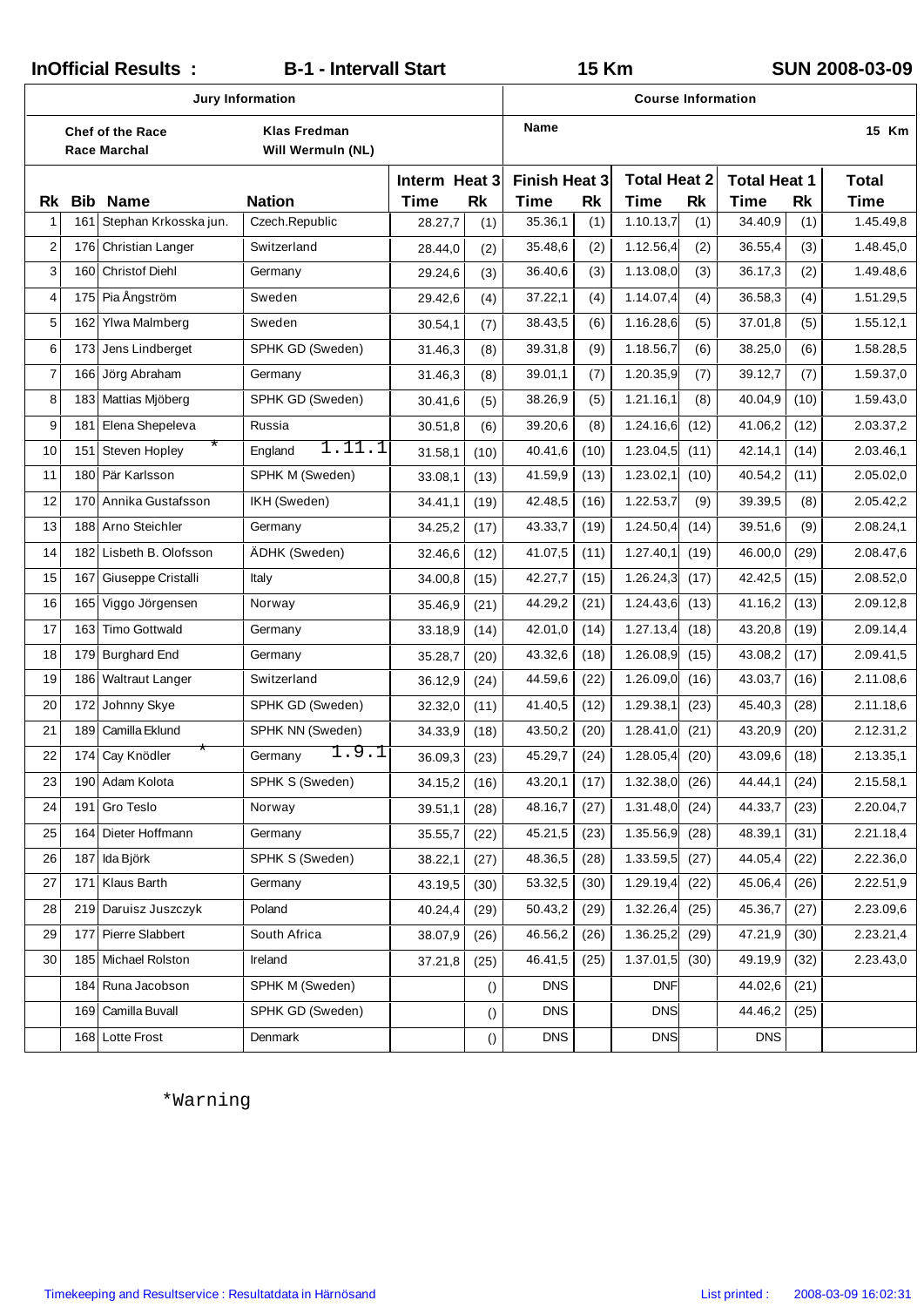|                |      | <b>InOfficial Results:</b>                     | <b>B-2 - Intervall Start</b>      |               |                  |                                                                    | <b>15 Km</b> |                           |     |            |     | <b>SUN 2008-03-09</b> |
|----------------|------|------------------------------------------------|-----------------------------------|---------------|------------------|--------------------------------------------------------------------|--------------|---------------------------|-----|------------|-----|-----------------------|
|                |      |                                                | <b>Jury Information</b>           |               |                  |                                                                    |              | <b>Course Information</b> |     |            |     |                       |
|                |      | <b>Chef of the Race</b><br><b>Race Marchal</b> | Klas Fredman<br>Will Wermuln (NL) |               |                  | Name                                                               |              |                           |     |            |     | 15 Km                 |
|                |      |                                                |                                   | Interm Heat 3 |                  | <b>Total Heat 2</b><br><b>Finish Heat 3</b><br><b>Total Heat 1</b> |              |                           |     |            |     | Total                 |
| Rk             | Bib. | <b>Name</b>                                    | <b>Nation</b>                     | Time          | Rk               | Time                                                               | Rk           | Time                      | Rk  | Time       | Rk  | Time                  |
|                |      | 196 Petter Ringerike                           | Norway                            | 43.23,2       | (1)              | 52.52,4                                                            | (1)          | 1.51.04,3                 | (1) | 55.24,4    | (1) | 2.43.56,7             |
| $\overline{2}$ | 194  | Jolanta Solek                                  | Poland                            | 48.45,9       | (4)              | 58.20,8                                                            | (4)          | 1.54.09,8                 | (2) | 56.57,5    | (2) | 2.52.30,6             |
| 3              |      | 195 Annika Uppström                            | SPHK NN (Sweden)                  | 47.49,7       | (3)              | 58.09,9                                                            | (3)          | 1.55.56,5                 | (3) | 57.22,8    | (3) | 2.54.06,4             |
| 4              |      | 198 Göran Halvorsen                            | Norway                            | 44.21,7       | (2)              | 54.24,7                                                            | (2)          | 1.59.42,0                 | (4) | 1.00.29, 8 | (4) | 2.54.06,7             |
| 5              |      | 200 Rasmus Helbo                               | SPHK NN (Sweden)                  | 50.39,3       | (5)              | 1.01.33,6                                                          | (5)          | 2.03.41,9                 | (5) | 1.03.38,6  | (5) | 3.05.15,5             |
| 6              | 199  | Malgorzata Krupa                               | Poland                            | 1.11.55,5     | (6)              | 1.26.45,7                                                          | (6)          | 2.48.17,6                 | (6) | 1.25.12,8  | (6) | 4.15.03,3             |
|                | 197  | Malin Aspaas                                   | SPHK NN (Sweden)                  |               | $\left( \right)$ | <b>DNS</b>                                                         |              | <b>DNS</b>                |     | <b>DNS</b> |     |                       |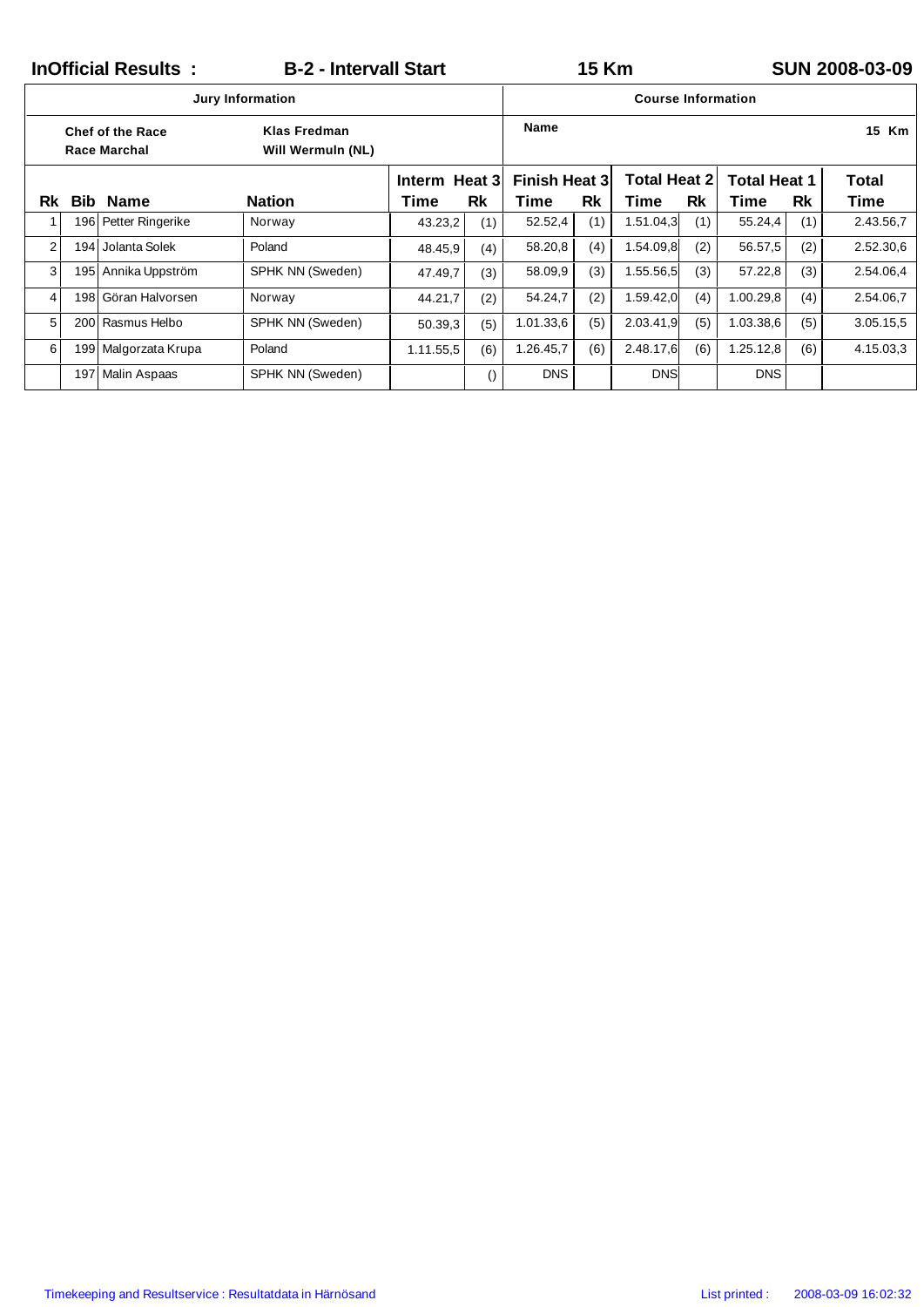| InOfficial Results:<br>C-1 - Intervall Start<br>Jury Information |            |                                                          |                                            |                       |                  | <b>10 Km</b><br>SUN 2008-03-09 |           |                             |           |                             |           |                     |
|------------------------------------------------------------------|------------|----------------------------------------------------------|--------------------------------------------|-----------------------|------------------|--------------------------------|-----------|-----------------------------|-----------|-----------------------------|-----------|---------------------|
|                                                                  |            |                                                          | Course Information<br>Name<br>Klas Fredman |                       |                  |                                |           |                             |           |                             |           |                     |
|                                                                  |            | Chef of the Race<br>Race Marchal                         | Will Wermuln (NL)                          |                       |                  |                                |           |                             |           |                             |           | 10 Km               |
| Rk                                                               | <b>Bib</b> | Name                                                     | Nation                                     | Interm Heat 3<br>Time | <b>Rk</b>        | Finish Heat 3<br>Time          | <b>Rk</b> | <b>Total Heat 2</b><br>Time | <b>Rk</b> | <b>Total Heat 1</b><br>Time | <b>Rk</b> | Total<br>Time       |
| 1                                                                | 204        | Mateusz Surowka                                          | Poland                                     | 14.27,3               | (1)              | 20.47,9                        | (1)       | 43.05,2                     | (1)       | 21.30,6                     | (1)       | 1.03.53,1           |
| $\overline{2}$                                                   |            | 208 Paul Weyandt                                         | Germany                                    | 15.18,2               | (2)              | 22.06,9                        | (2)       | 44.02,9                     | (2)       | 22.27,8                     | (2)       | 1.06.09,8           |
| 3                                                                | 206        | Helen Israelsson                                         | Sweden                                     | 15.41,4               | (3)              | 22.43,3                        | (3)       | 45.11,9                     | (3)       | 23.07,1                     | (5)       | 1.07.55,2           |
| 4                                                                | 205        | Marie Israelsson                                         | Sweden                                     | 16.10,8               | (4)              | 23.12,6                        | (4)       | 46.19,9                     | (4)       | 23.05,7                     | (4)       | 1.09.32,5           |
| 5                                                                | 209        | <b>Iris Mauderer</b>                                     | Germany                                    | 16.38,9               | (6)              | 23.31,8                        | (5)       | 48.21,1                     | (6)       | 24.40,1                     | (9)       | 1.11.52,9           |
| 6                                                                | 207        | Tarja Pyykkö                                             | Sweden                                     | 17.55,7               | (15)             | 25.42,9                        | (16)      | 47.08,6                     | (5)       | 23.01,3                     | (3)       | 1.12.51,5           |
| $\overline{7}$                                                   | 225        | Michael Frost Hansen                                     | SPHK S (Sweden)                            | 16.42,7               | (7)              | 24.02,5                        | (7)       | 49.13,1                     | (8)       | 24.20,3                     | (8)       | 1.13.15,6           |
| 8                                                                | 239        | Karin Hausmann                                           | Switzerland                                | 17.18,7               | (8)              | 24.30,6                        | (8)       | 48.45,8                     | (7)       | 23.58,8                     | (6)       | 1.13.16,4           |
| 9                                                                |            | 203 Fabrizion Filoni                                     | Italy                                      | 16.35,2               | (5)              | 23.53,9                        | (6)       | 50.10,9                     | (10)      | 25.18,5                     | (14)      | 1.14.04,8           |
| 10                                                               |            | 236 Mikolaj Wlodarczyk                                   | Poland                                     | 17.31,7               | (10)             | 24.50,8                        | (9)       | 49.36,0                     | (9)       | 24.16,0                     | (7)       | 1.14.26,8           |
| 11                                                               | 213        | $^\star$<br>Olivia Piacentini                            | 1.9.1<br>Italy                             | 17.38,5               | (11)             | 25.24,6                        | (13)      | 50.29,0                     | (12)      | 24.59,5                     | (12)      | 1.15.53,6           |
| 12                                                               | 214        | Ann-Katrin Schmitt                                       | Germany                                    | 17.50,8               | (13)             | 25.07,6                        | (10)      | 50.46,8                     | (13)      | 25.21,5                     | (15)      | 1.15.54,4           |
| 13                                                               | 221        | Heidi Kampa                                              | SPHK NN (Sweden)                           | 18.37,7               | (22)             | 26.35,9                        | (22)      | 50.11,0                     | (11)      | 24.44,5                     | (10)      | 1.16.46,9           |
| 14                                                               |            | 243 Arno Steichler                                       | Germany                                    | 17.43,6               | (12)             | 25.22,7                        | (12)      | 52.08,3                     | (16)      | 25.41,9                     | (17)      | 1.17.31,0           |
| 15                                                               | 217        | Antti Mäkiaho                                            | Finland                                    | 18.41,5               | (23)             | 26.16,8                        | (19)      | 51.19,5                     | (15)      | 24.52,8                     | (11)      | 1.17.36,3           |
| 16                                                               | 235        | Teddy Kårwik (J)                                         | SPHK NN (Sweden)                           | 17.24,6               | (9)              | 25.42,2                        | (15)      | 52.10,8                     | (17)      | 27.08,8                     | (26)      | 1.17.53,0           |
| 17                                                               | 238        | Guenter Ammon                                            | Germany                                    | 19.47,4               | (31)             | 28.03,4                        | (31)      | 50.57,7                     | (14)      | 25.17,5                     | (13)      | 1.19.01,1           |
| 18                                                               |            | 224 Sussie Grönberg                                      | Sweden                                     | 17.59,7               | (16)             | 26.00,8                        | (17)      | 53.05,5                     | (18)      | 25.40,8                     | (16)      | 1.19.06,3           |
| 19                                                               | 245        | Helena Magnusson (J)                                     | SPHK NN (Sweden)                           | 18.08,9               | (18)             | 25.33,4                        | (14)      | 54.07,3                     | (22)      | 26.54,1                     | (23)      | 1.19.40,7           |
| 20                                                               | 227        | Klaus Böhm                                               | Germany                                    | 18.07,5               | (17)             | 26.06,7                        | (18)      | 54.15,6                     | (24)      | 27.15,0                     | (28)      | 1.20.22,3           |
| 21                                                               |            | 216 Hans-Jurgen Ebert                                    | Germany                                    | 18.28,4               | (19)             | 26.37,5                        | (23)      | 53.55,0                     | (21)      | 26.02,8                     | (19)      | 1.20.32,5           |
| 22                                                               |            | 240 Steven Frigaard                                      | Denmark                                    | $18.32,5$ (20)        |                  | 26.29,4                        | (21)      | 54.09,2                     | (23)      | 26.46,3                     | (21)      | 1.20.38,6           |
| 23                                                               | 211        | Stefan Krumbholz                                         | Germany                                    | 17.52,3               | (14)             | 25.22,4                        | (11)      | 55.16,3                     | (27)      | 27.13,9                     | (27)      | 1.20.38,7           |
| 24                                                               | 223        | Moa Björk                                                | Sweden                                     | 18.57,6               | (24)             | 26.23,7                        | (20)      | 54.31,3                     | (26)      | 25.42,6                     | (18)      | 1.20.55,0           |
| 25                                                               |            | 232 Susan Hansen                                         | SPHK S (Sweden)                            | 18.35,4               | (21)             | 27.36,2                        | (27)      | 53.54,0                     | (20)      | 26.46,8                     | (22)      | 1.21.30,2           |
| 26                                                               | 210        | Sandy Kaufmann                                           | Switzerland                                | 19.32,6               | (30)             | 28.34,3                        | (34)      | 53.19,8                     | (19)      | 26.30,8                     | (20)      | 1.21.54,1           |
| 27                                                               |            | 230 Rebecka Öberg                                        | SPHK NN (Sweden)                           | 19.55,8               | (32)             | 28.09,0                        | (32)      | 54.17,5                     | (25)      | 27.05,8                     | (24)      | 1.22.26,5           |
| 28                                                               |            | 215 Harry Kari                                           | Kiruna SHK (Sweden)                        | 19.02,9               | (26)             | 26.48,5                        | (24)      | 56.33,1                     | (29)      | 27.16,7                     | (29)      | 1.23.21,6           |
| 29                                                               | 233        | Casper Nielsen                                           | SPHK NN (Sweden)                           | 19.25,7               | (28)             | 27.48,6                        | (28)      | 55.41,9                     | (28)      | 27.21,4                     | (30)      | 1.23.30,5           |
| 30                                                               | 212        | Anja S. Melgaard                                         | Denmark                                    | 19.01,8               | (25)             | 26.52,0                        | (25)      | 57.53,6                     | (31)      | 28.19,8                     | (31)      | 1.24.45,6           |
| 31                                                               | 220        | <b>Brigitte Fischer</b>                                  | Switzerland                                | 19.32,2               | (29)             | 27.51,5                        | (29)      | 57.41,4                     | (30)      | 29.19,5                     | (33)      | 1.25.32,9           |
| 32                                                               | 237        | <b>Cindy Foggitt</b>                                     | South Africa                               | 20.21,8               | (35)             | 28.01,5                        | (30)      | 59.17,8                     | (32)      | 30.03,1                     | (37)      | 1.27.19,3           |
| 33                                                               | 231        | Manuella Andersson                                       | SPHK M (Sweden)                            | 19.24,0               | (27)             | 27.18,7                        | (26)      | 1.00.35,4                   | (33)      | 29.50,4                     | (36)      | 1.27.54,1           |
| 34                                                               | 241        | Simon Manning                                            | England                                    | 20.03,5               | (33)             | 28.22,3                        | (33)      | 1.01.08,1                   | (35)      | 29.37,3                     | (35)      | 1.29.30,4           |
| 35                                                               | 234        | Agnes Christoffersson (J)                                | SPHK NN (Sweden)                           | 20.18,6               | (34)             | 28.51,8                        | (35)      | 1.01.01,6                   | (34)      | 30.13,7                     | (38)      | 1.29.53,4           |
| 36                                                               |            | 228 Freddy Guillaume                                     | Belgium                                    | 20.44,5               | (36)             | 30.34,2                        | (36)      | 1.01.41,3                   | (36)      | 29.23,1                     | (34)      | 1.32.15,5           |
| 37                                                               |            | 218 David Patterson                                      | Scottland                                  | 21.19,8               | (37)             | 30.34,5                        | (37)      | 1.03.03,2                   | (37)      | 30.59,7                     | (39)      | 1.33.37,7           |
| 38                                                               | 226        | Tova Sundström                                           | SPHK V (Sweden)                            | 24.14,4               | (38)             | 33.31,1                        | (38)      | 1.11.27,5                   | (39)      | 35.58,5                     | (41)      | 1.44.58,6           |
| 39                                                               | 244        | Sandra Olofsson                                          | SPHK S (Sweden)                            | 25.02,5               | (39)             | 34.57,0                        | (39)      | 1.10.44,4                   | (38)      | 33.35,6                     | (40)      | 1.45.41,4           |
|                                                                  |            | 178 Ruedi Hausmann                                       | Switzerland                                |                       | $\left( \right)$ | <b>DNS</b>                     |           | <b>DNS</b>                  |           | 27.05,9                     | (25)      |                     |
|                                                                  |            | *Warning                                                 |                                            |                       |                  |                                |           |                             |           |                             |           |                     |
|                                                                  |            |                                                          |                                            |                       |                  |                                |           |                             |           |                             |           |                     |
|                                                                  |            | Timekeeping and Resultservice: Resultatdata in Härnösand |                                            |                       |                  |                                |           |                             |           | List printed:               |           | 2008-03-09 16:02:32 |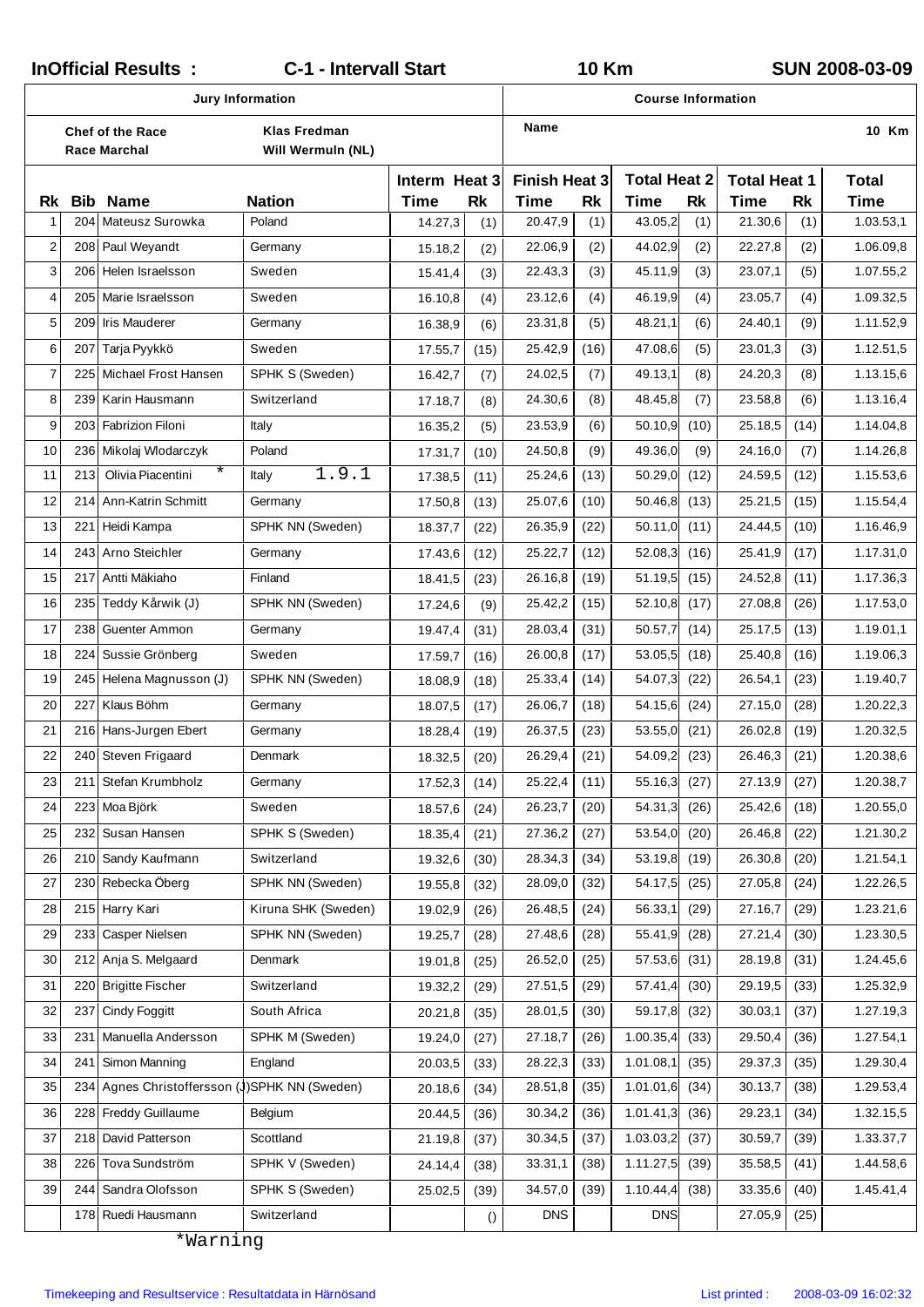|    |                                                                              | <b>InOfficial Results:</b> | <b>C-1 - Intervall Start</b> |      |               |                      | <b>10 Km</b> |                           |           |                     |      | <b>SUN 2008-03-09</b> |  |  |
|----|------------------------------------------------------------------------------|----------------------------|------------------------------|------|---------------|----------------------|--------------|---------------------------|-----------|---------------------|------|-----------------------|--|--|
|    |                                                                              |                            | <b>Jury Information</b>      |      |               |                      |              | <b>Course Information</b> |           |                     |      |                       |  |  |
|    | Klas Fredman<br><b>Chef of the Race</b><br>Race Marchal<br>Will Wermuln (NL) |                            |                              |      |               | <b>Name</b>          |              |                           |           |                     |      |                       |  |  |
|    |                                                                              |                            |                              |      | Interm Heat 3 | <b>Finish Heat 3</b> |              | Total Heat 2              |           | <b>Total Heat 1</b> |      | Total                 |  |  |
| Rk | Bib                                                                          | Name                       | <b>Nation</b>                | Time | Rk            | Time                 | <b>Rk</b>    | Time                      | <b>Rk</b> | Time                | Rk   | Time                  |  |  |
|    |                                                                              | 229 Krzysztof Janecki      | Poland                       |      |               | <b>DNS</b>           |              | <b>DNS</b>                |           | 28.22,6             | (32) |                       |  |  |
|    |                                                                              | 222 Karen Kolbeck          | Denmark                      |      |               | <b>DNS</b>           |              | <b>DNS</b>                |           | <b>DNS</b>          |      |                       |  |  |
|    |                                                                              | 242 Trude Mathisen         | SPHK GD (Sweden)             |      |               | <b>DNS</b>           |              | <b>DNS</b>                |           | <b>DNS</b>          |      |                       |  |  |

|                |            | <b>InOfficial Results:</b>                     | <b>C-2 - Intervall Start</b>             |                   |                  |                      | <b>10 Km</b> |                           |           |                     |           | <b>SUN 2008-03-09</b> |
|----------------|------------|------------------------------------------------|------------------------------------------|-------------------|------------------|----------------------|--------------|---------------------------|-----------|---------------------|-----------|-----------------------|
|                |            |                                                | <b>Jury Information</b>                  |                   |                  |                      |              | <b>Course Information</b> |           |                     |           |                       |
|                |            | <b>Chef of the Race</b><br><b>Race Marchal</b> | <b>Klas Fredman</b><br>Will Wermuln (NL) |                   |                  | Name                 |              |                           |           |                     |           | 10 Km                 |
|                |            |                                                |                                          | Interm Heat 3     |                  | <b>Finish Heat 3</b> |              | <b>Total Heat 2</b>       |           | <b>Total Heat 1</b> |           | <b>Total</b>          |
| Rk             | <b>Bib</b> | <b>Name</b>                                    | <b>Nation</b>                            | <b>Rk</b><br>Time |                  | Time                 | Rk           | Time                      | <b>Rk</b> | Time                | <b>Rk</b> | Time                  |
| $\mathbf{1}$   | 259        | Björn Kristiansen                              | Norway                                   | 22.24,3           | (3)              | 32.19,8              | (1)          | 1.03.57,7                 | (1)       | 32.03,2             | (1)       | 1.36.17,5             |
| $\overline{2}$ |            | 250 Wolfgang Fritz                             | Germany                                  | 21.47,8           | (1)              | 33.11,2              | (4)          | 1.06.34,9                 | (2)       | 32.36,8             | (2)       | 1.39.46,1             |
| 3              | 248        | Annika Karlsson                                | Sweden                                   | 23.10,0           | (5)              | 32.56,2              | (3)          | 1.07.11,4                 | (3)       | 34.16,0             | (5)       | 1.40.07,6             |
| 4              | 261        | Pawel Maciag                                   | Poland                                   | 22.42,2           | (4)              | 32.52,5              | (2)          | 1.08.07,0                 | (5)       | 32.43,8             | (3)       | 1.40.59,5             |
| 5              |            | 249 Denis de Luycker                           | Belgium                                  | 23.41,5           | (6)              | 33.51,1              | (5)          | 1.07.15,0                 | (4)       | 33.18,7             | (4)       | 1.41.06,1             |
| 6              | 251        | Christer Johansson                             | SPHK M (Sweden)                          | 22.23,0           | (2)              | 33.52,3              | (6)          | 1.17.12,9                 | (6)       | 39.42,6             | (8)       | 1.51.05,2             |
| $\overline{7}$ | 257        | Sofia Christensen                              | SPHK GD (Sweden)                         | 26.30,2           | (8)              | 37.29,4              | (8)          | 1.20.58,0                 | (9)       | 39.25,7             | (7)       | 1.58.27,4             |
| 8              | 252        | Jörgen Sandqvist                               | Filipstads BHK (Sweden)                  | 28.42,1           | (10)             | 39.58,7              | (10)         | 1.18.40,3                 | (7)       | 36.35,7             | (6)       | 1.58.39,0             |
| 9              | 255        | <b>Ralf Kaste</b>                              | Germany                                  | 27.21,9           | (9)              | 39.12,5              | (9)          | 1.19.32,2                 | (8)       | 40.03,8             | (9)       | 1.58.44,7             |
| 10             | 254        | Johan Hultberg                                 | SPHK S (Sweden)                          | 25.32,2           | (7)              | 36.51,1              | (7)          | 1.23.24,1                 | (10)      | 43.08,9             | (11)      | 2.00.15,2             |
| 11             |            | 253 Kim Thomassen                              | Norway                                   | 29.04,5           | (11)             | 41.37,5              | (11)         | 1.26.08,2                 | (11)      | 42.27,5             | (10)      | 2.07.45,7             |
| 12             | 256        | Hans-Jurgen Tettschlag                         | Germany                                  | 30.15,4           | (12)             | 42.53,3              | (12)         | 1.29.42,9                 | (13)      | 45.34,0             | (12)      | 2.12.36,2             |
| 13             |            | 260 Per Egil Moseby                            | Norway                                   | 31.26,3           | (13)             | 43.56,6              | (13)         | 1.29.18,2                 | (12)      | 45.57,7             | (13)      | 2.13.14,8             |
|                |            | 258 Fredrik Petri                              | SPHK S (Sweden)                          |                   | $\left( \right)$ | <b>DNS</b>           |              | <b>DNS</b>                |           | 58.26,1             | (14)      |                       |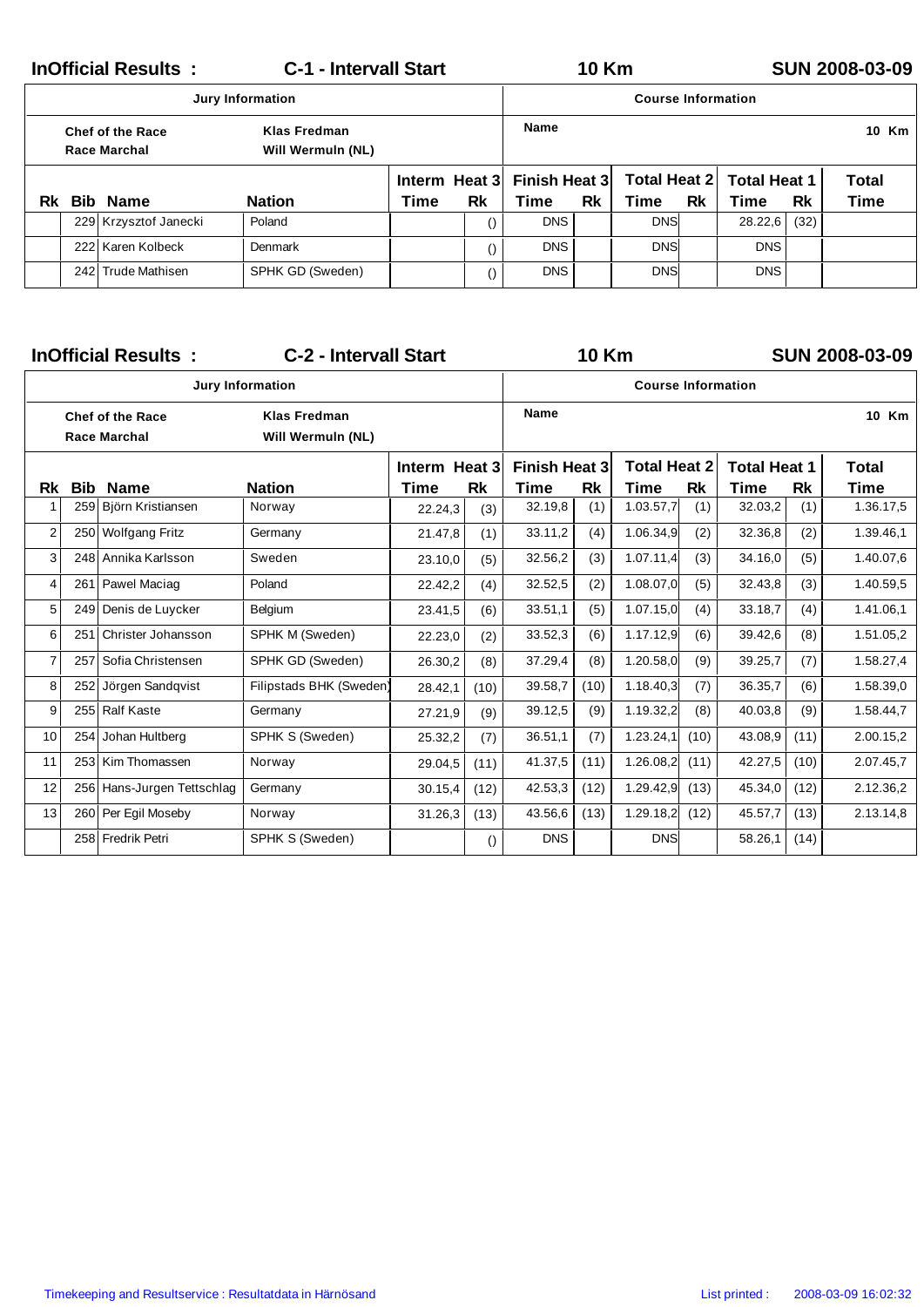| <b>InOfficial Results:</b><br><b>D-1 - Intervall Start</b><br>5 Km |            |                                                |                                          |      |                            |                              | <b>SUN 2008-03-09</b> |                             |           |                             |           |                             |
|--------------------------------------------------------------------|------------|------------------------------------------------|------------------------------------------|------|----------------------------|------------------------------|-----------------------|-----------------------------|-----------|-----------------------------|-----------|-----------------------------|
|                                                                    |            |                                                | Jury Information                         |      |                            |                              |                       | <b>Course Information</b>   |           |                             |           |                             |
|                                                                    |            | <b>Chef of the Race</b><br><b>Race Marchal</b> | <b>Klas Fredman</b><br>Will Wermuln (NL) |      |                            | <b>Name</b>                  |                       |                             |           |                             |           | 5 Km                        |
| Rk                                                                 | <b>Bib</b> | <b>Name</b>                                    | <b>Nation</b>                            | Time | Interm Heat 3<br><b>Rk</b> | <b>Finish Heat 3</b><br>Time | <b>Rk</b>             | <b>Total Heat 2</b><br>Time | <b>Rk</b> | <b>Total Heat 1</b><br>Time | <b>Rk</b> | <b>Total</b><br><b>Time</b> |
| $\mathbf{1}$                                                       | 270        | Mateusz Surowka                                | Poland                                   |      | $\left( \right)$           | 9.40,3                       | (1)                   | 20.43,8                     | (1)       | 10.32,5                     | (1)       | 30.24,1                     |
| $\overline{2}$                                                     |            | 266 Thomas Hafner                              | Germany                                  |      | $\left( \right)$           | 10.19,1                      | (2)                   | 21.40,7                     | (2)       | 10.50,5                     | (3)       | 31.59,8                     |
| 3                                                                  | 277        | Tomasz Jamrozy                                 | Poland                                   |      | $\left( \right)$           | 10.26,7                      | (3)                   | 22.08,3                     | (3)       | 10.47,0                     | (2)       | 32.35,0                     |
| $\overline{4}$                                                     |            | 279 Mateusz Juszczyk (J)                       | Poland                                   |      | $\left( \right)$           | 10.58,2                      | (7)                   | 22.20,7                     | (4)       | 11.18,1                     | (5)       | 33.18,9                     |
| 5                                                                  | 278        | Gianpiero Sabella                              | Italy                                    |      | $\left( \right)$           | 10.58,0                      | (5)                   | 22.30,4                     | (5)       | 11.14,8                     | (4)       | 33.28,4                     |
| 6                                                                  | 274        | Mikolaj Wlodarczyk                             | Poland                                   |      | $\left( \right)$           | 10.58,1                      | (6)                   | 23.00,6                     | (6)       | 11.28,4                     | (6)       | 33.58,7                     |
| $\boldsymbol{7}$                                                   |            | 269 Kerstin Zenker                             | Germany                                  |      | $\left( \right)$           | 11.04,4                      | (8)                   | 23.16,0                     | (7)       | 11.38,8                     | (7)       | 34.20,4                     |
| 8                                                                  | 265        | Jan Biller                                     | Germany                                  |      | $\left( \right)$           | 11.15,6                      | (9)                   | 23.30,9                     | (8)       | 12.04,0                     | (8)       | 34.46,5                     |
| 9                                                                  | 267        | Dariusz Stawicki                               | Poland                                   |      | $\left( \right)$           | 10.40,0                      | (4)                   | 24.42,3                     | (12)      | 12.10,5                     | (9)       | 35.22,3                     |
| 10                                                                 | 264        | Joakim Pettersson                              | SPHK M (Sweden)                          |      | $\left( \right)$           | 11.29,0                      | (12)                  | 24.14,1                     | (9)       | 12.18,7                     | (12)      | 35.43,1                     |
| 11                                                                 | 272        | <b>Livina Devillers</b>                        | Belgium                                  |      | $\left( \right)$           | 11.26,3                      | (10)                  | 24.28,9                     | (11)      | 12.10,7                     | (10)      | 35.55,2                     |
| 12                                                                 |            | 280 Mikhail Gudakov (J)                        | Russia                                   |      | $\left( \right)$           | 12.02,7                      | (14)                  | 24.14,3                     | (10)      | 12.13,6                     | (11)      | 36.17,0                     |
| 13                                                                 |            | 273 Krzysztof Janecki                          | Poland                                   |      | $\left( \right)$           | 11.26,5                      | (11)                  | 24.59,3                     | (13)      | 12.20,6                     | (13)      | 36.25,8                     |
| 14                                                                 | 275        | Ryszard Jamrozy                                | Poland                                   |      | $\left( \right)$           | 12.02,6                      | (13)                  | 25.23,0                     | (14)      | 12.53,7                     | (14)      | 37.25,6                     |
| 15                                                                 |            | 282 Werner Doms                                | <b>Belgium</b>                           |      | $\left( \right)$           | 13.06,9                      | (16)                  | 26.43,3                     | (15)      | 13.05,0                     | (15)      | 39.50,2                     |
| 16                                                                 | 284        | Klara Ekman (J)                                | Ryssjön SHK (Sweden)                     |      | $\left( \right)$           | 13.20,4                      | (17)                  | 26.51,0                     | (16)      | 13.06,8                     | (16)      | 40.11,4                     |
| 17                                                                 | 285        | <b>Geraldine Peterhans</b>                     | Switzerland                              |      | $\left( \right)$           | 12.48,3                      | (15)                  | 27.25,4                     | (17)      | 13.54,8                     | (17)      | 40.13,7                     |
| 18                                                                 | 271        | Dalia Ramström (J)                             | SPHK NN (Sweden)                         |      | $\left( \right)$           | 13.38,8                      | (18)                  | 29.14,5                     | (19)      | 13.58,7                     | (18)      | 42.53,3                     |
| 19                                                                 | 281        | Tanya Tuovila (J)                              | SPHK NN (Sweden)                         |      | $\left( \right)$           | 14.44,4                      | (19)                  | 28.27,9                     | (18)      | 14.06,2                     | (19)      | 43.12,3                     |
| 20                                                                 |            | 276 Stephan Grobler (J)                        | South Africa                             |      | $\left( \right)$           | 16.01,3                      | (20)                  | 31.31,4                     | (20)      | 15.35,0                     | (21)      | 47.32,7                     |
| 21                                                                 | 287        | Irené Ax                                       | SPHK S (Sweden)                          |      | $\left( \right)$           | 17.53,1                      | (22)                  | 31.32,8                     | (21)      | 14.34,6                     | (20)      | 49.25,9                     |
| 22                                                                 | 286        | Elio Ronconi                                   | Switzerland                              |      | $\left( \right)$           | 16.48,9                      | (21)                  | 32.49,0                     | (22)      | 16.24,1                     | (24)      | 49.37,9                     |
|                                                                    | 268        | Nicole Schwabe                                 | Germany                                  |      | $\left( \right)$           | <b>DNF</b>                   |                       | 51.13,2                     | (24)      | 16.07,3                     | (23)      |                             |
|                                                                    | 283        | Maria Denshchikova                             | Russia                                   |      | $\left( \right)$           | <b>DNS</b>                   |                       | 33.02,1                     | (23)      | 16.00,6                     | (22)      |                             |
|                                                                    |            | 288 Teddy Kårwik (J)                           | SPHK NN (Sweden)                         |      | $\left( \right)$           | <b>DNS</b>                   |                       | <b>DNS</b>                  |           | <b>DNS</b>                  |           |                             |